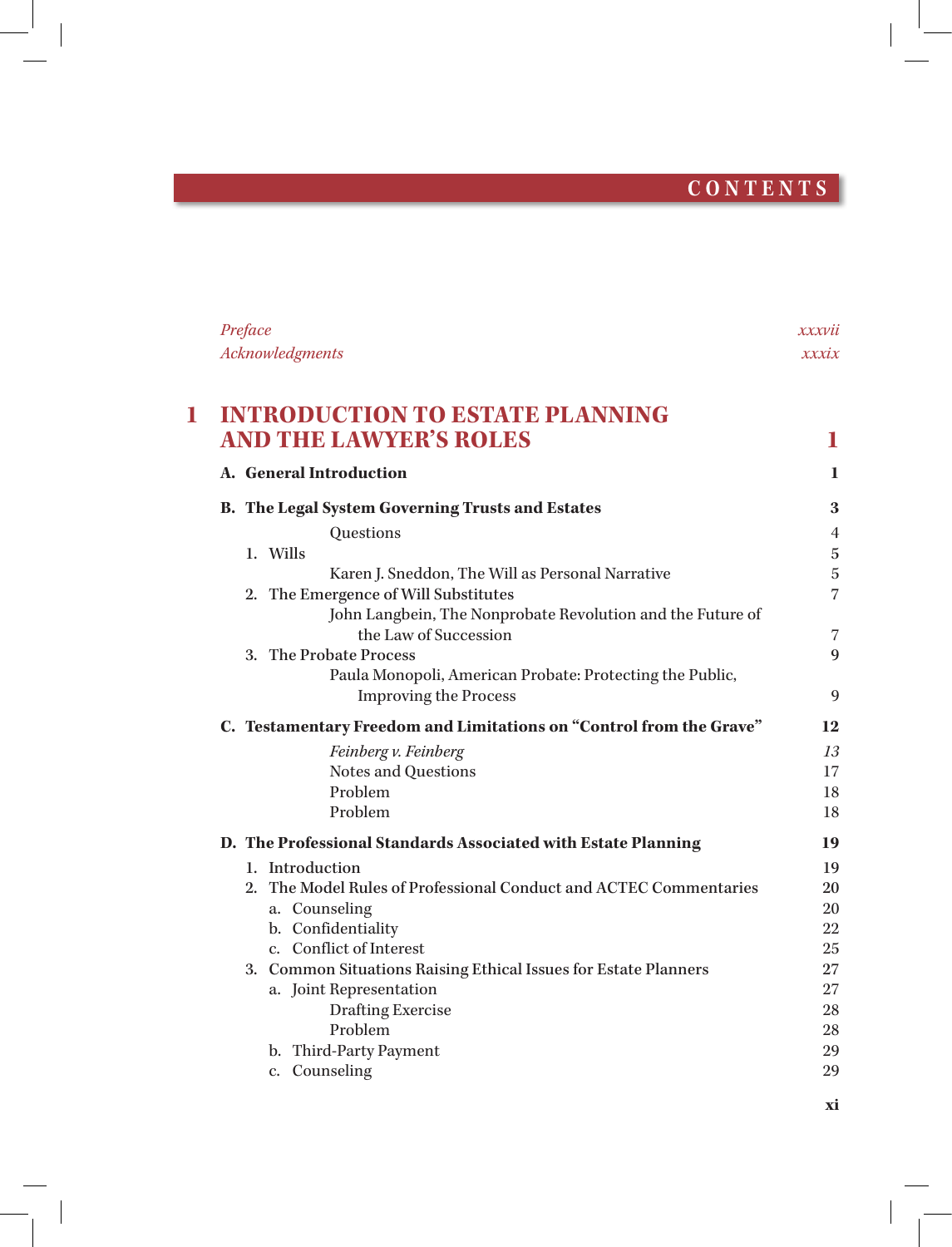| 4. Malpractice                                               | 29 |
|--------------------------------------------------------------|----|
| a. Avoiding Malpractice?                                     | 30 |
| Stephanie B. Casteel, Letittia A. McDonald, Jennifer         |    |
| D. Odom & Nicole J. Wade, The Modern Estate Planning         |    |
| Lawyer: Avoiding the Maelstrom of Malpractice Claims         | 30 |
| b. Privity                                                   |    |
| Hall v. Kalfayan                                             | 31 |
| Notes and Questions                                          | 35 |
| Problem                                                      | 36 |
| Appendix A UPC Section 1-201. General Definitions [selected] | 37 |
| Appendix B Glossary - American Probate Glossary              | 40 |
| Appendix C Last Will and Testament of Michael Joseph Jackson | 42 |

**xii** *Contents*

| <b>INHERITANCE AND RELATIONSHIP</b> |  |
|-------------------------------------|--|
|-------------------------------------|--|

|  | A. Introduction                                                   |                                                            | 45 |  |  |
|--|-------------------------------------------------------------------|------------------------------------------------------------|----|--|--|
|  | <b>B.</b> Who Is a Child?                                         |                                                            |    |  |  |
|  |                                                                   | 1. In General                                              | 46 |  |  |
|  |                                                                   | Susan N. Gary, We Are Family: The Definition of Parent and |    |  |  |
|  | <b>Child for Succession Purposes</b>                              |                                                            |    |  |  |
|  | Notes and Questions                                               |                                                            |    |  |  |
|  | 2. Intestacy - Interpreting Statutes<br>a. Establishing Parentage |                                                            |    |  |  |
|  |                                                                   |                                                            |    |  |  |
|  |                                                                   | b. The Role of Assumptions in Establishing Parentage       | 51 |  |  |
|  |                                                                   | Marital Children and the Marital Presumption<br>i.         | 51 |  |  |
|  |                                                                   | Notes and Questions                                        | 52 |  |  |
|  |                                                                   | Nonmarital Children<br>ii.                                 | 53 |  |  |
|  |                                                                   | Paula A. Monopoli, Nonmarital Children and Post-Death      |    |  |  |
|  |                                                                   | Parentage: A Different Path for Inheritance Law?           | 53 |  |  |
|  |                                                                   | Notes and Questions                                        | 56 |  |  |
|  | Problems                                                          |                                                            | 57 |  |  |
|  | c. Establishing Parentage by Adoption and De Facto Parentage      |                                                            |    |  |  |
|  | Problems                                                          |                                                            | 60 |  |  |
|  |                                                                   | <b>Adult Adoption</b><br>i.                                | 61 |  |  |
|  |                                                                   | <b>Notes</b>                                               | 62 |  |  |
|  |                                                                   | <b>Equitable Adoption</b><br>ii.                           | 62 |  |  |
|  |                                                                   | Notes and Questions                                        | 64 |  |  |
|  |                                                                   | Problems                                                   | 64 |  |  |
|  |                                                                   | d. Assisted Reproductive Technology (ART) Children         | 65 |  |  |
|  |                                                                   | In General<br>i.                                           | 65 |  |  |
|  |                                                                   | Notes and Questions                                        | 67 |  |  |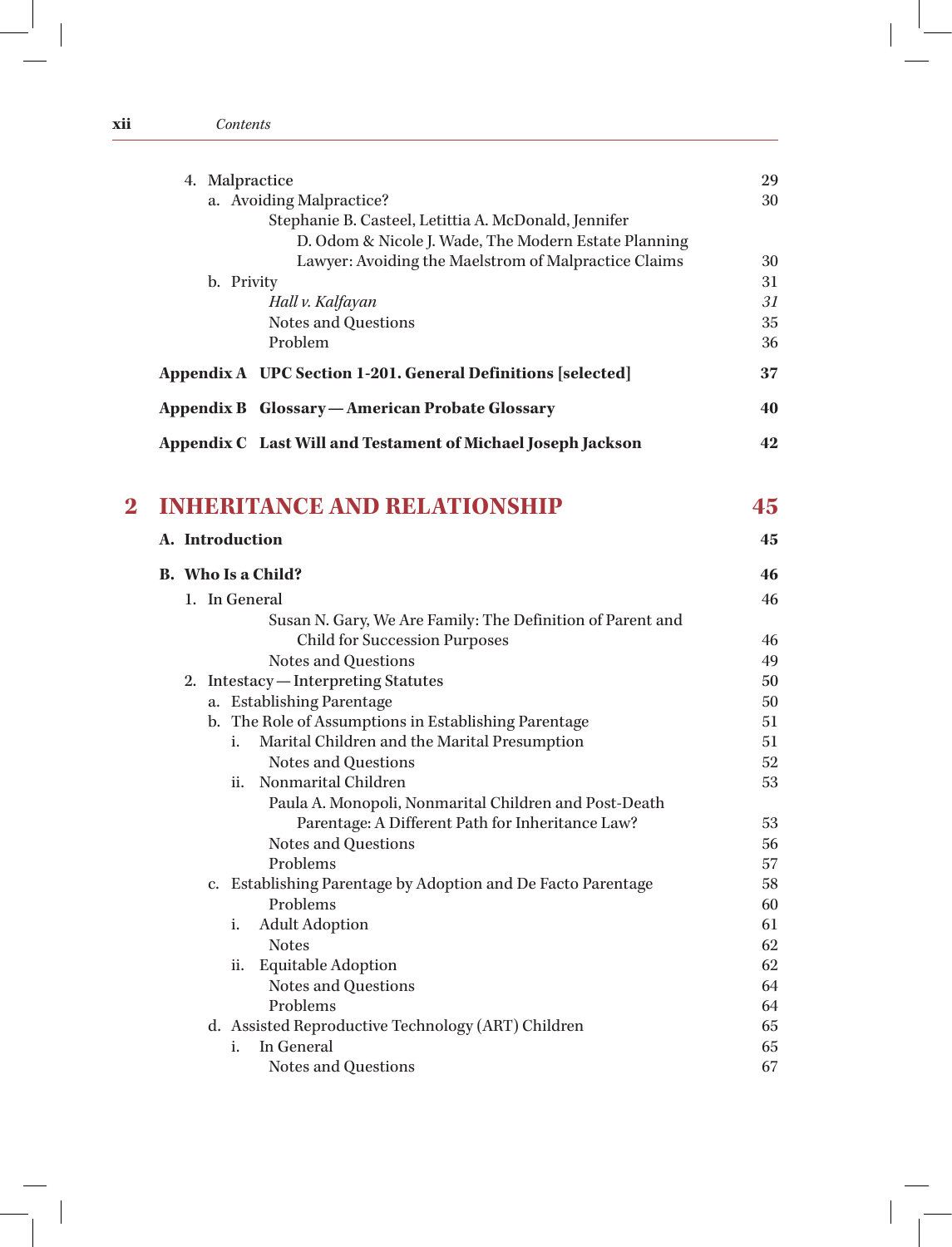| Contents                                                             | xiii |
|----------------------------------------------------------------------|------|
| Problems                                                             | 67   |
| Surrogacy<br>ii.                                                     | 67   |
| Problems                                                             | 68   |
| iii. Posthumous Conception and Frozen Embryos                        | 68   |
| Kristine S. Knaplund, Reimagining Post-Mortem Conception             | 70   |
| Astrue v. Capato                                                     | 71   |
| Notes and Questions                                                  | 75   |
| Problems                                                             | 75   |
| Exercise                                                             | 76   |
| e. Foster and Stepchildren                                           | 76   |
| 3. Interpreting Class Gifts in Wills and Trusts                      | 76   |
| a. Class Gifts from Parents                                          | 77   |
| b. Exception - Class Gifts from Nonparents                           | 78   |
| C. Who Is a Parent?                                                  | 80   |
| 1. In General                                                        | 80   |
| 2. Inheritance by a Parent from or Through a Child Barred in Certain |      |
| Circumstances                                                        | 80   |
| Notes and Questions                                                  | 81   |
| Exercise                                                             | 82   |
| D. Who Is a Spouse?                                                  | 82   |
| 1. Legally Married Spouses                                           | 83   |
| <b>Notes</b>                                                         | 83   |
| 2. Common Law Spouses                                                | 84   |
| <b>Note</b>                                                          | 84   |
| 3. Putative Spouses                                                  | 84   |
| Question                                                             | 85   |
| 4. Civil Unions and Domestic Partnerships                            | 85   |
| 5. Cohabitants                                                       | 85   |
|                                                                      | 86   |
| Notes and Questions                                                  |      |
| Problems                                                             | 86   |

## **3 INTESTACY—WHAT HAPPENS TO A DECEDENT'S PROPERTY IF THERE IS NO WILL? 89**

| A. Introduction                                              |    |  |  |
|--------------------------------------------------------------|----|--|--|
| 1. The History and Development of the Intestacy Regime       | 91 |  |  |
| 2. Common Themes and the Limitations of Intestate Succession | 92 |  |  |
| Problems                                                     | 93 |  |  |
| 3. The Intestate Estate                                      | 94 |  |  |
| <b>Notes</b>                                                 | 95 |  |  |
| 4. Requirement of Survival                                   | 95 |  |  |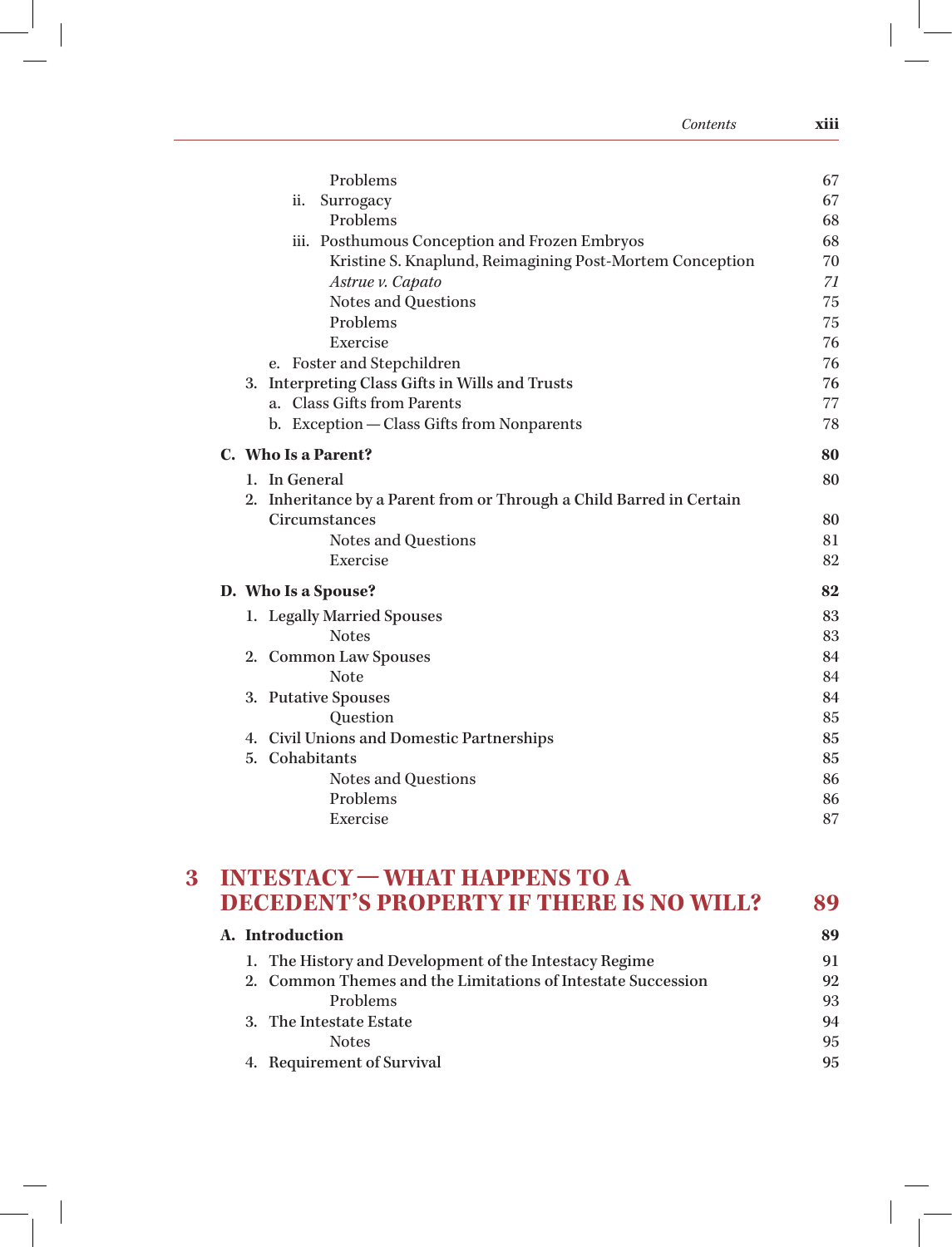### **xiv** *Contents*

| <b>B.</b> Share for Surviving Spouse                                  | 96         |
|-----------------------------------------------------------------------|------------|
| 1. Introduction and Share in Non-UPC States                           | 96         |
| Note and Questions                                                    | 97         |
| <b>Letter Writing Exercise</b>                                        | 98         |
| 2. The UPC Share for Surviving Spouses                                | 98         |
| Problems                                                              | 102        |
| <b>C.</b> Share to Lineal Descendants                                 | 104        |
| 1. In General                                                         | 104        |
| D. Share to Ancestors and Collateral Heirs and Escheat to the State   | 105        |
| Notes and Questions                                                   | 106        |
| E. The Representation Models                                          | 106        |
| 1. Strict Per Stirpes                                                 | 108        |
| a. Procedure for Determining the Per Stirpes Share                    | 110        |
| 2. The Current UPC Method - "Per Capita at Each Generation"           | 112        |
| a. Procedure                                                          | 113        |
| 3. Modified Per Stirpes ("Per Capita with Representation") and the    |            |
| Original 1969 UPC System of Per Stirpes                               | 115        |
| a. Procedure for Determining the Shares Employing the Per Capita with |            |
| Representation (Modified Per Stirpes) Model                           | 116        |
| b. Procedure for Determining the Shares Employing the Original 1969   |            |
| <b>UPC System of Per Stirpes</b><br>Archer v. Moody                   | 118<br>119 |
| Problems                                                              | 122        |
|                                                                       |            |
| F. Reducing the Intestate Share for Advancements                      | 126        |
| 1. Is an Inter Vivos Transfer a Gift, an Advancement, or a Loan?      | 126        |
| Note and Question                                                     | 128        |
| <b>Letter Writing Exercise</b>                                        | 128        |
| 2. How Do These Transfers Affect the Shares to the Heirs?             | 128        |
| 3. Advancements and the "Hotchpot" Calculation                        | 129        |
| Problems                                                              | 129        |
| <b>Appendix A Table of Consanguinity</b>                              | 131        |

| A. Introduction                                            | 133 |
|------------------------------------------------------------|-----|
| <b>Problems</b>                                            | 134 |
| <b>B.</b> The Different Laws of Wills and Will Substitutes | 134 |
| Grayson M.P. McCouch, Probate Law Reform and Nonprobate    |     |
| <b>Transfers</b>                                           | 135 |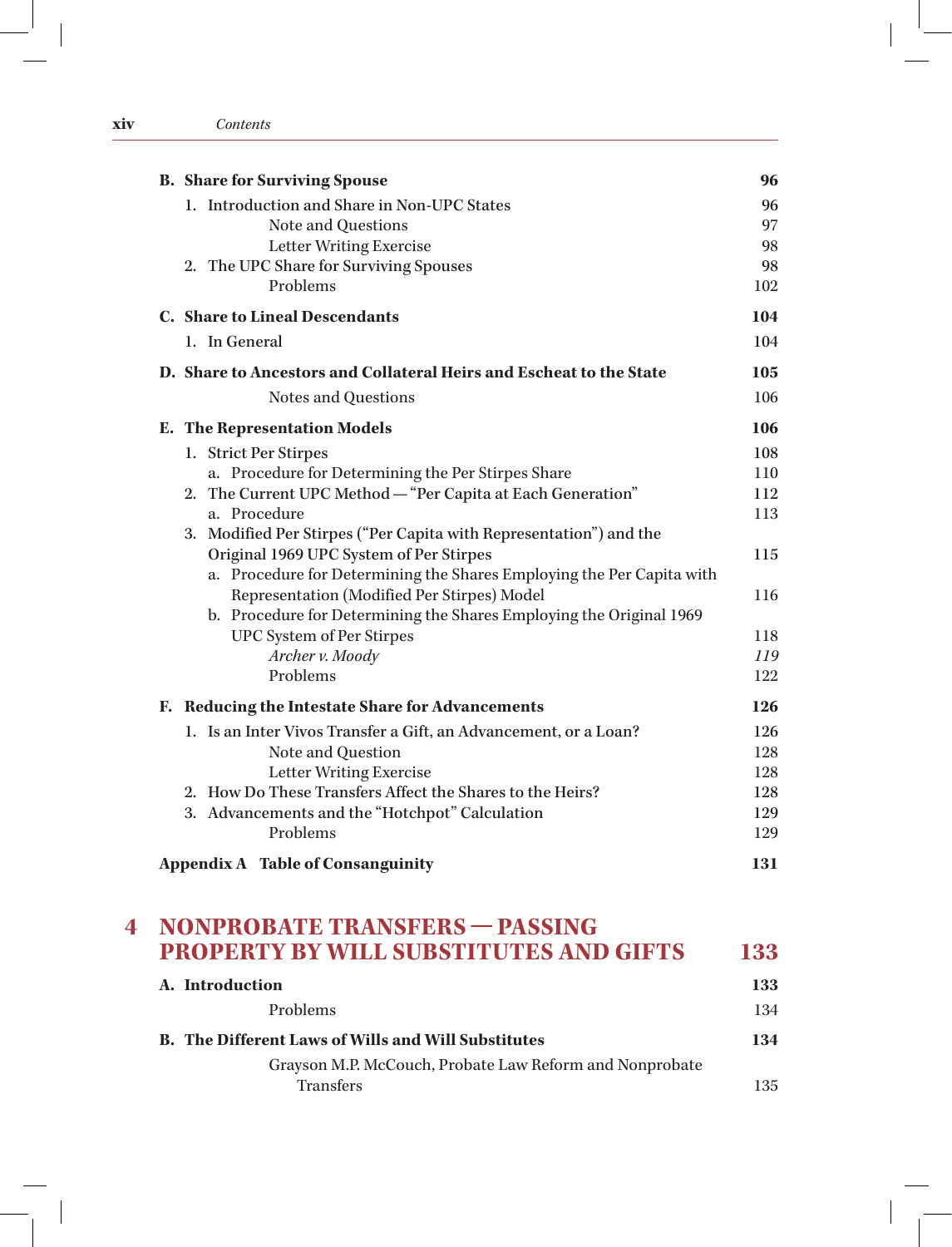| Contents                                                                     | XV         |
|------------------------------------------------------------------------------|------------|
| C. Why Use Will Substitutes?                                                 | 136        |
| 1. The Utility of Will Substitutes                                           | 137        |
| 2. Probate Avoidance                                                         | 137        |
| a. Benefits of Avoiding Probate                                              | 138        |
| b. Myths About the Utility of Will Substitutes                               | 139        |
| c. There Are Advantages to Going Through Probate                             | 140        |
| d. Other Matters to Consider                                                 | 140        |
| D. Determining Which Property Is Probated and Which Is Not                   | 141        |
| David Horton, Indescendibility                                               | 142        |
| Question                                                                     | 143        |
| 1. Trusts                                                                    | 145        |
| 2. Joint Tenancies with Rights of Survivorship and Tenancies by the Entirety | 145        |
| 3. Life Insurance                                                            | 147        |
| 4. Annuities and Retirement Accounts                                         | 148        |
| 5. Contracts of Deposit with Financial Institutions                          | 148        |
| a. Single-Party Accounts                                                     | 149        |
| b. Multiple-Party Accounts-Joint Tenancy with Right of Survivorship          | 149        |
| c. Payable-on-Death (POD) Beneficiary Designation                            | 150        |
| d. Convenience Accounts                                                      | 150        |
| Estate of Helen Butta                                                        | <i>151</i> |
| Notes and Questions                                                          | 154        |
| 6. Security Accounts                                                         | 155        |
| 7. Transfer-on-Death Deeds for Real Estate                                   | 155        |
| Exercise                                                                     | 156        |
| E. Gifting - Not Exactly a Will Substitute                                   | 156        |
| 1. What Distinguishes a Gift from Other Property Transfers?                  | 157        |
| 2. Methods of Gifting                                                        | 157        |
| 3. Was the Gift Successfully Made?                                           | 158        |
| Problems                                                                     | 159        |
| F. Developing a Comprehensive Estate Plan Incorporating                      |            |
| <b>Will Substitutes</b>                                                      | 161        |
| 1. Selecting the Beneficiary                                                 | 162        |
| Thomas E. Lund, Coordinating Beneficiary Designations with                   |            |
| the Estate Plan                                                              | 162        |
| 2. What If the Beneficiary Predeceases the Decedent?                         | 163        |
| Role-Play Exercise                                                           | 164        |
| G. Which Controls? The Will or the Will Substitute?                          | 165        |
| Lincoln Life and Annuity Co. of NY v. Caswell                                | 166        |
| Notes and Questions                                                          | 168        |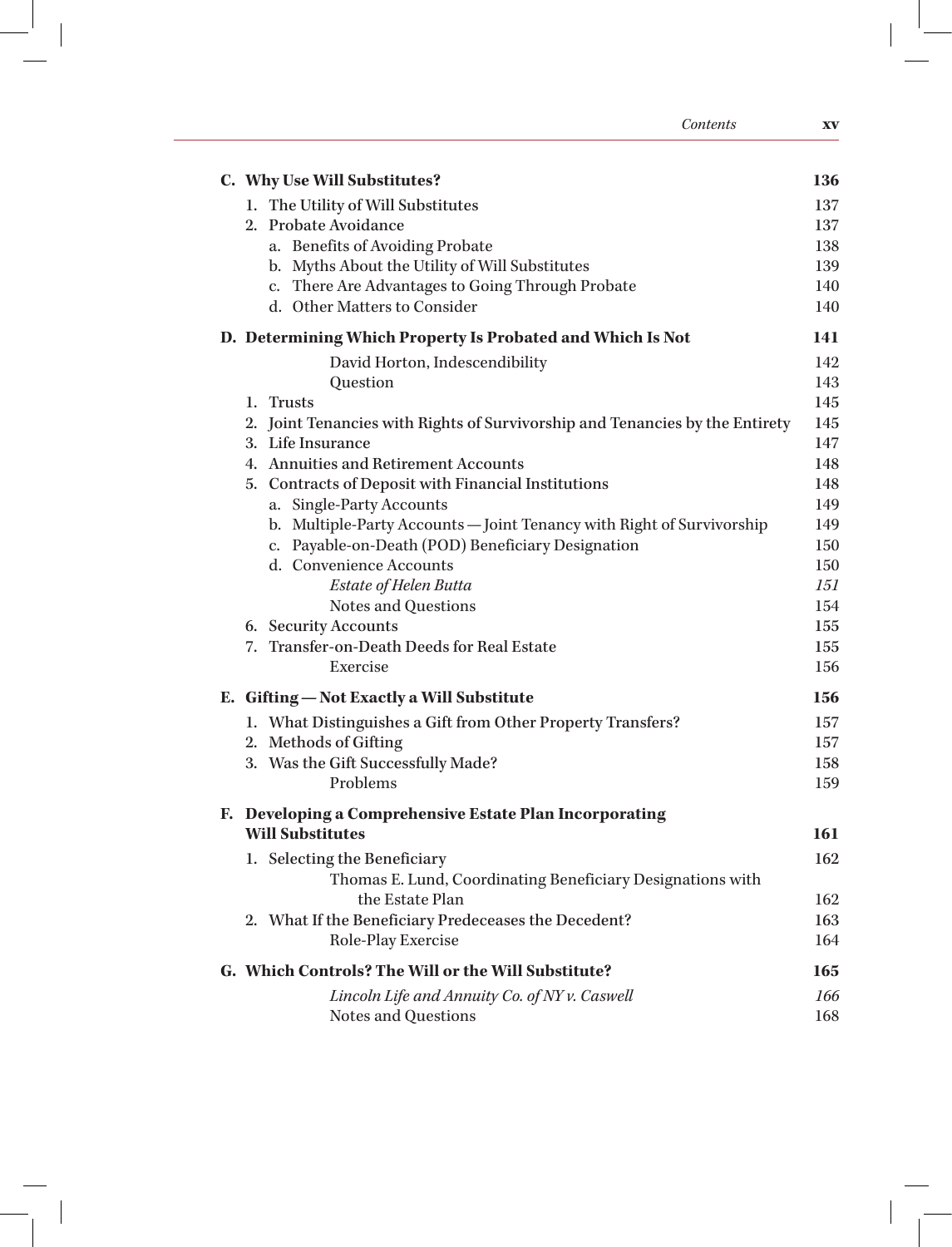| Contents |
|----------|
|----------|

| H. Does Divorce Revoke a Beneficiary Designation to Spouse? | 170 |
|-------------------------------------------------------------|-----|
| In re Estate of Johnson                                     | 171 |
| Notes and Questions                                         | 173 |
| Appendix A Chart for Exercise on Page 156                   | 175 |

## **5 WILL VALIDITY 177**

|    |             |     | A. Introduction                                                | 177        |
|----|-------------|-----|----------------------------------------------------------------|------------|
|    |             |     | David Horton, Wills Law on the Ground                          | 178        |
|    |             |     | <b>B.</b> Legal Requirements for the Testator                  | 178        |
|    |             |     | C. Formalities Required in the Will                            | 179        |
|    |             |     | 1. The Writing Requirement                                     | 181        |
|    |             |     | Susan N. Gary, The Electronic Wills Act: Facing the Inevitable | 184        |
|    |             |     | Notes and Questions                                            | 185        |
|    |             |     | 2. The Signature Requirement                                   | 185        |
|    |             |     | a. Where to Sign?                                              | 185        |
|    |             |     | b. How to Sign?                                                | 186        |
|    |             |     | c. Who Can Sign?                                               | 187        |
|    |             |     | Notes and Questions                                            | 187        |
|    |             |     | 3. Publication                                                 | 188        |
| 4. |             |     | The Witness Requirement                                        | 189        |
|    |             |     | a. Who May Be a Witness                                        | 189        |
|    |             |     | b. Where Must the Testator and Witnesses Be?                   | 190        |
|    |             | i.  | Must the Testator Sign or Acknowledge in the Witnesses'        |            |
|    |             |     | Presence?                                                      | 190        |
|    |             |     | Kirkeby v. Covenant House                                      | 190        |
|    |             |     | Question                                                       | 194        |
|    |             | ii. | Must the Witnesses Sign in the Testator's Presence?            | 194        |
|    |             |     | iii. When Must the Witnesses Sign?                             | 195        |
|    |             |     | In re Estate of Peters                                         | 195        |
|    |             |     | Notes and Questions                                            | 197        |
|    |             |     | iv. Interested Witnesses                                       | 198<br>198 |
|    |             |     | Notes and Questions<br>Problems                                | 199        |
|    | $C_{\star}$ |     | The Self-Proved Will                                           | 199        |
|    |             |     | Problem                                                        | 201        |
|    | d.          |     | The Notarized Will                                             | 202        |
|    | e.          |     | Putting the Formalities into Practice                          | 202        |
|    |             |     | David K. Johns, Will Execution Ceremonies: Securing a Client's |            |
|    |             |     | <b>Last Wishes</b>                                             | 202        |
|    |             |     | Questions                                                      | 204        |
|    |             |     |                                                                |            |

**xvi** *Contents*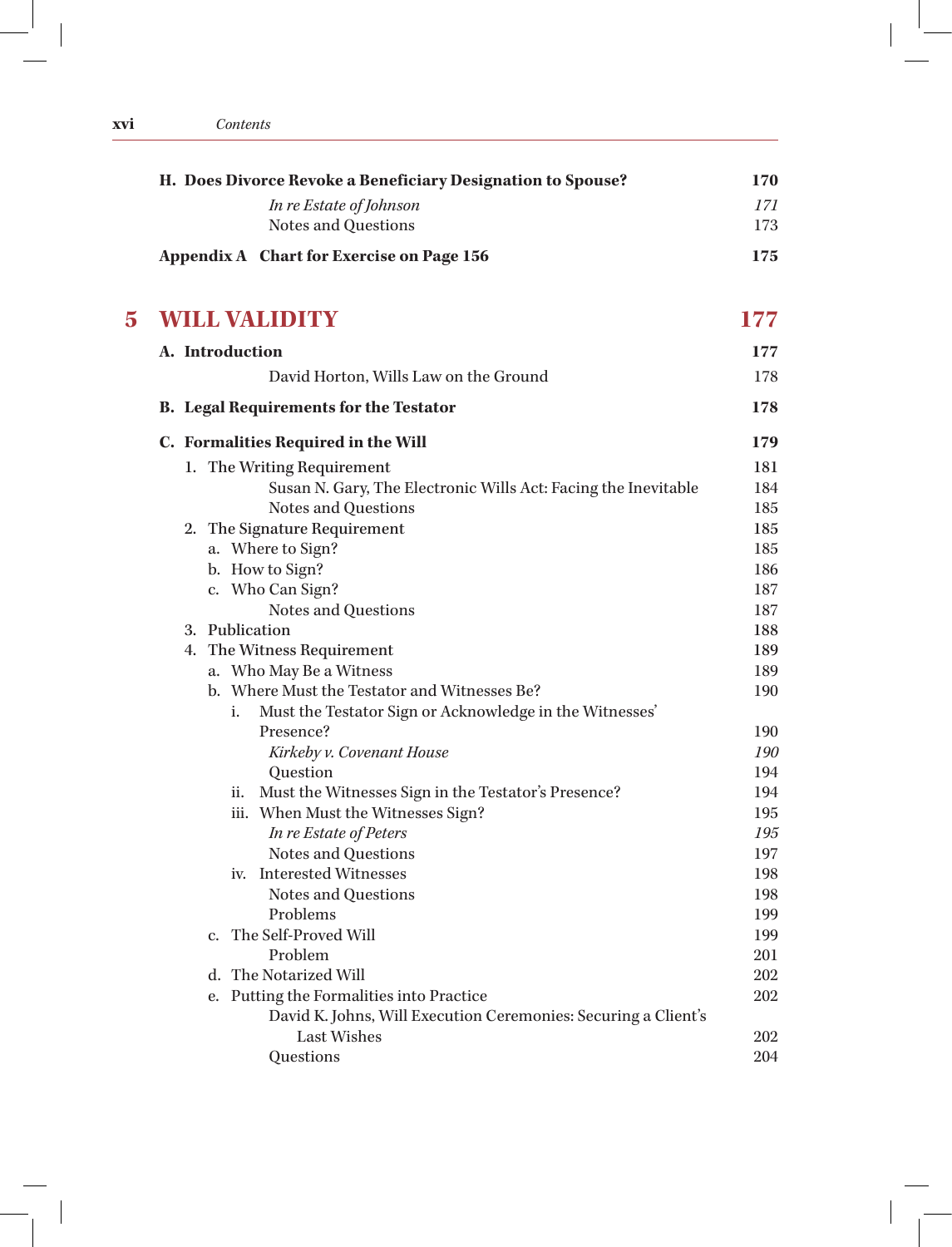|   | Contents                                                                          | xvii       |
|---|-----------------------------------------------------------------------------------|------------|
|   | D. Holographic Wills                                                              | 204        |
|   | In re Estate of Edward Frank Muder                                                | 205        |
|   | Note and Question                                                                 | 210        |
|   | In re Estate of Charles Kuralt                                                    | 210        |
|   | Notes and Questions                                                               | 214        |
|   | Problems                                                                          | 214        |
|   | E. Dispensing with Formalities                                                    | 216        |
|   | 1. Substantial Compliance                                                         | 216        |
|   | John H. Langbein, Substantial Compliance with the Wills Act                       | 217        |
|   | In re Snide                                                                       | 218        |
|   | Notes and Questions                                                               | 221        |
|   | 2. Excusing Harmless Error                                                        | 222        |
|   | In re Estate of Wiltfong                                                          | 223        |
|   | Notes and Questions                                                               | 228        |
|   | F. Choice of Law                                                                  | 229        |
|   | <b>G. Ethical Issues in Will Drafting</b>                                         | 230        |
|   | 1. Conflicts of Interest                                                          | 230        |
|   | a. Drafting Attorneys as Fiduciaries                                              | 230        |
|   | Questions                                                                         | 232        |
|   | b. Exculpatory Clauses                                                            | 232        |
|   | c. Drafting Attorney as Beneficiary                                               | 233        |
|   | 2. Duty to Produce and Keep the Will                                              | 234        |
|   | Questions                                                                         | 236        |
|   | 3. Drafting Software, Mistakes, and the Unauthorized Practice of Law<br>Exercises | 236<br>237 |
|   |                                                                                   |            |
| 6 | INTERPRETNG THE WILL                                                              | 241        |
|   | A. Introduction                                                                   | 241        |
|   | Mary Louise Fellows, In Search of Donative Intent                                 | 242        |
|   | Notes and Questions                                                               | 243        |
|   | <b>B.</b> What Constitutes the Will?                                              | 244        |
|   | 1. Integration                                                                    | 244        |
|   | 2. Incorporation by Reference                                                     | 245        |
|   | Notes and Questions                                                               | 246        |
|   | Problem                                                                           | 247        |
|   | 3. Republication by Codicil                                                       | 247        |
|   | 4. Events of Independent Significance                                             | 248        |
|   | Problem                                                                           | 249        |
|   | 5. Memorandum at Death                                                            | 250        |
|   | Problems                                                                          | 251        |

 $\mathbb{L}^{\vert}$   $\vert$ 

 $\overline{a}$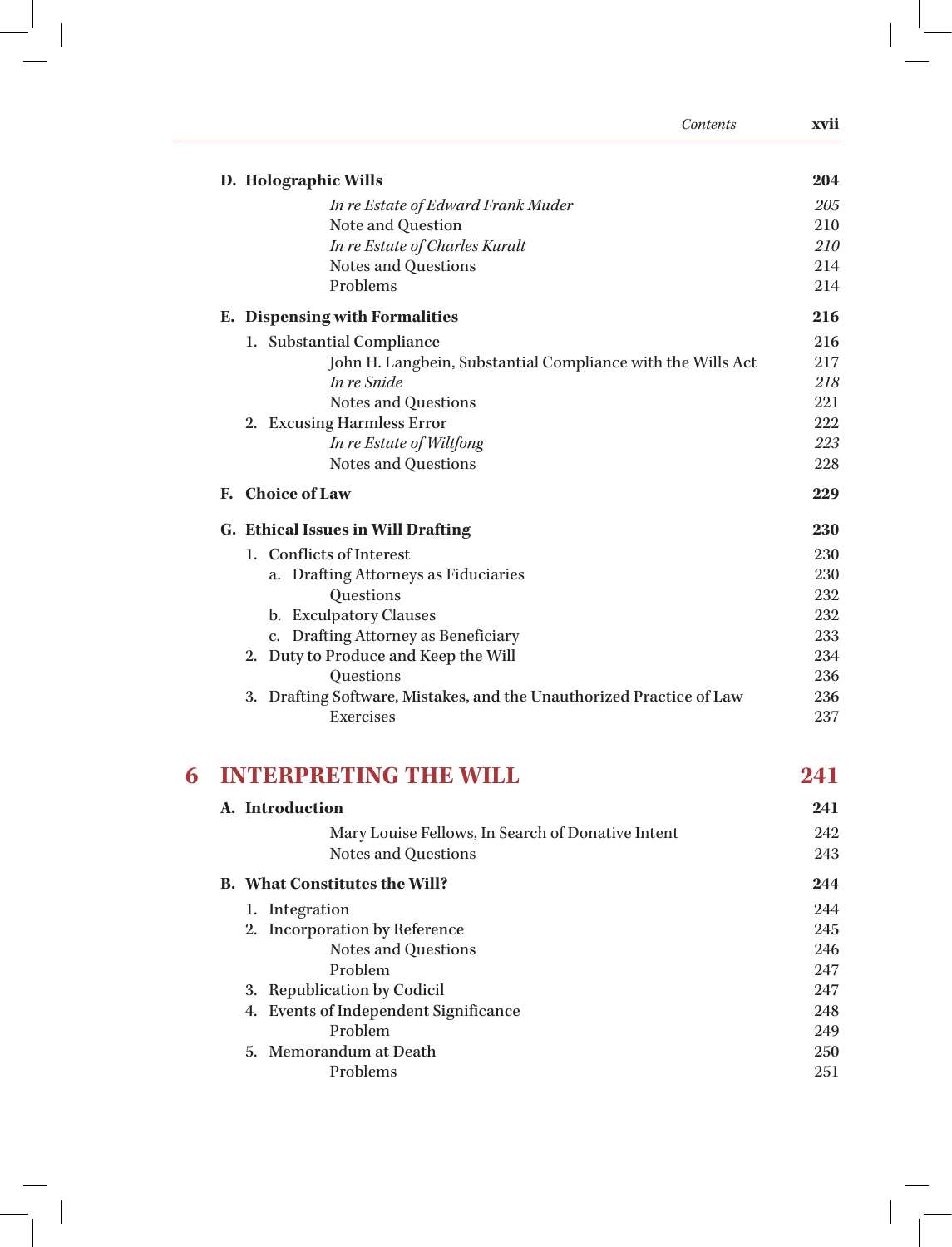|                                                                | 6. Pour-Over Wills                                                    | 251 |  |  |
|----------------------------------------------------------------|-----------------------------------------------------------------------|-----|--|--|
|                                                                | Exercise                                                              | 252 |  |  |
| C. Interpreting the Meaning of a Will Using Extrinsic Evidence |                                                                       |     |  |  |
|                                                                | 1. The Plain Meaning Rule                                             | 252 |  |  |
|                                                                | 2. Modern Approaches                                                  | 253 |  |  |
|                                                                | 3. Resolving Ambiguities                                              | 254 |  |  |
|                                                                | Flannery v. McNamara                                                  | 255 |  |  |
|                                                                | Notes and Questions                                                   | 258 |  |  |
|                                                                | Problem                                                               | 259 |  |  |
|                                                                | Exercise                                                              | 259 |  |  |
|                                                                | 4. Mistake – Reformation of Wills                                     | 260 |  |  |
|                                                                | John Langbein & Lawrence Waggoner, Reformation                        |     |  |  |
|                                                                | of Wills on the Ground of Mistake: A Change of Direction in           |     |  |  |
|                                                                | American Law?                                                         | 260 |  |  |
|                                                                | Notes and Questions                                                   | 262 |  |  |
|                                                                | Problems                                                              | 262 |  |  |
|                                                                | D. Interpreting the Meaning of a Will Using the Rules of Construction | 263 |  |  |
|                                                                | Adam J. Hirsch, Text and Time: A Theory of Testamentary               |     |  |  |
|                                                                | Obsolescence                                                          | 264 |  |  |
|                                                                | 1. Classification of Devises                                          | 265 |  |  |
| 2.                                                             | Rules of Construction Applicable Only to Wills                        | 266 |  |  |
|                                                                | a. What Happens When a Devise Fails?                                  | 266 |  |  |
|                                                                | b. Lapse and Antilapse - What Happens to a Bequest When               |     |  |  |
|                                                                | the Beneficiary Predeceases the Testator?                             | 267 |  |  |
|                                                                | The General Rule - Lapse<br>i.                                        | 267 |  |  |
|                                                                | The Exception to the General Rule - Antilapse<br>ii.                  | 267 |  |  |
|                                                                | iii. Class Gifts                                                      | 269 |  |  |
|                                                                | iv. Contrary Intent and Words of Survivorship                         | 270 |  |  |
|                                                                | Estate of Tolman v. Jennings                                          | 271 |  |  |
|                                                                | Notes and Questions                                                   | 274 |  |  |
|                                                                | Problems                                                              | 275 |  |  |
|                                                                | Exercises                                                             | 276 |  |  |
|                                                                | c. Ademption by Extinction and Nonademption                           | 277 |  |  |
|                                                                | d. Accessions                                                         | 280 |  |  |
|                                                                | In re Estate of Magnus                                                | 281 |  |  |
|                                                                | Notes and Questions                                                   | 283 |  |  |
|                                                                | Problems                                                              | 284 |  |  |
|                                                                | Exercises                                                             | 285 |  |  |
|                                                                | Ademption by Satisfaction and Nonademption<br>е.                      | 285 |  |  |
|                                                                | <b>Notes</b>                                                          | 287 |  |  |
|                                                                | <b>Exoneration and Nonexoneration</b><br>f.                           | 288 |  |  |
|                                                                | Abatement and Nonabatement<br>g.                                      | 288 |  |  |
|                                                                | Problems                                                              | 289 |  |  |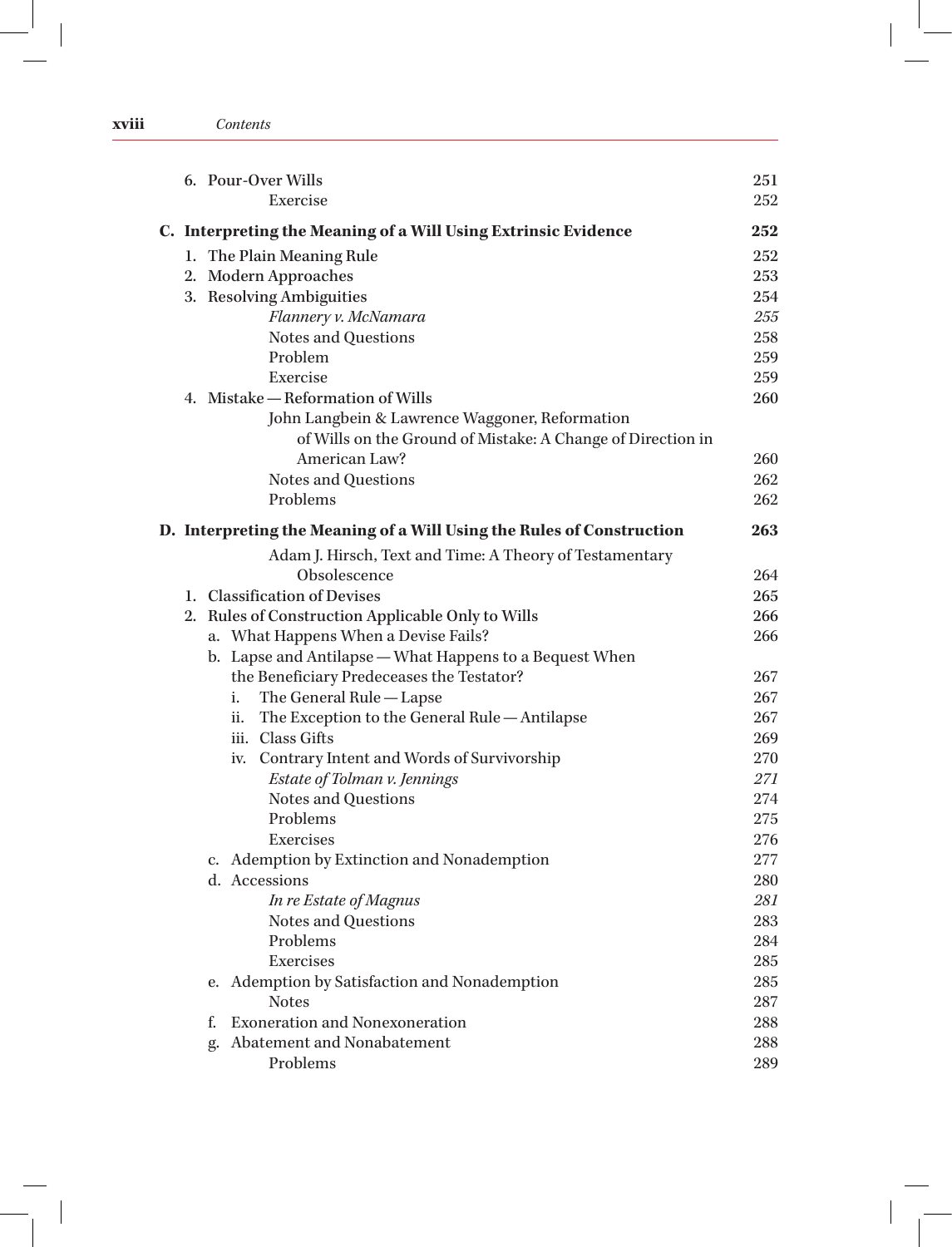| Contents                                                               | xix |
|------------------------------------------------------------------------|-----|
| h. Apportionment                                                       | 290 |
| In re Estate of Kuralt                                                 | 290 |
| Notes and Questions                                                    | 294 |
| Exercise                                                               | 295 |
| 3. Simultaneous Death: A Rule of Construction Applicable to Both Wills |     |
| and Will Substitutes                                                   | 296 |
| a. Determining Death                                                   | 296 |
| b. Requirement of Survival                                             | 297 |
| c. Simultaneous Death                                                  | 299 |
| Problems                                                               | 299 |
| E. Disclaimers and "Deemed Death"                                      | 300 |
| Problem                                                                | 304 |
| Exercise                                                               | 304 |
| Instructions                                                           | 305 |
| Appendix A Last Will and Testament of Marjorie M. Black                | 306 |
| <b>REVOKING THE WILL AND WILL CONTESTS</b>                             | 317 |
| A. Introduction                                                        | 317 |
| B. Revocation by Subsequent Instrument or by Physical Act              | 317 |
| 1. General                                                             | 317 |
| Notes and Questions                                                    | 319 |
| 2. Revocation by Subsequent Instrument                                 | 319 |
| Problems                                                               | 321 |
| 3. Revocation by Physical Act                                          | 321 |
| Problems                                                               | 322 |
| 4. Presumptions with Regard to Revocatory Acts                         | 323 |
| a. Mutilated Will                                                      | 323 |
| b. Lost Will                                                           | 324 |
| In re Estate of Beauregard                                             | 324 |
| Notes and Questions                                                    | 327 |
| C. Revocation by Changed Circumstances                                 | 327 |
| 1. Revocation by Marriage - Omitted Spouse                             | 328 |
| 2. Revocation on Divorce                                               | 328 |
| Podgorski v. Jones                                                     | 330 |
| Notes and Questions                                                    | 334 |
| a. Will Substitutes                                                    | 334 |
| 3. Revocation Due to Homicide                                          | 335 |
| a. Will Substitutes                                                    | 337 |
| Problems                                                               | 337 |
| 4. Revocation Due to Abuse                                             | 338 |
| Problem                                                                | 339 |

 $\sqrt{2}$ 

 $\mathbb{L}^{\vert}$   $\vert$ 

 $\frac{1}{\sqrt{1}}$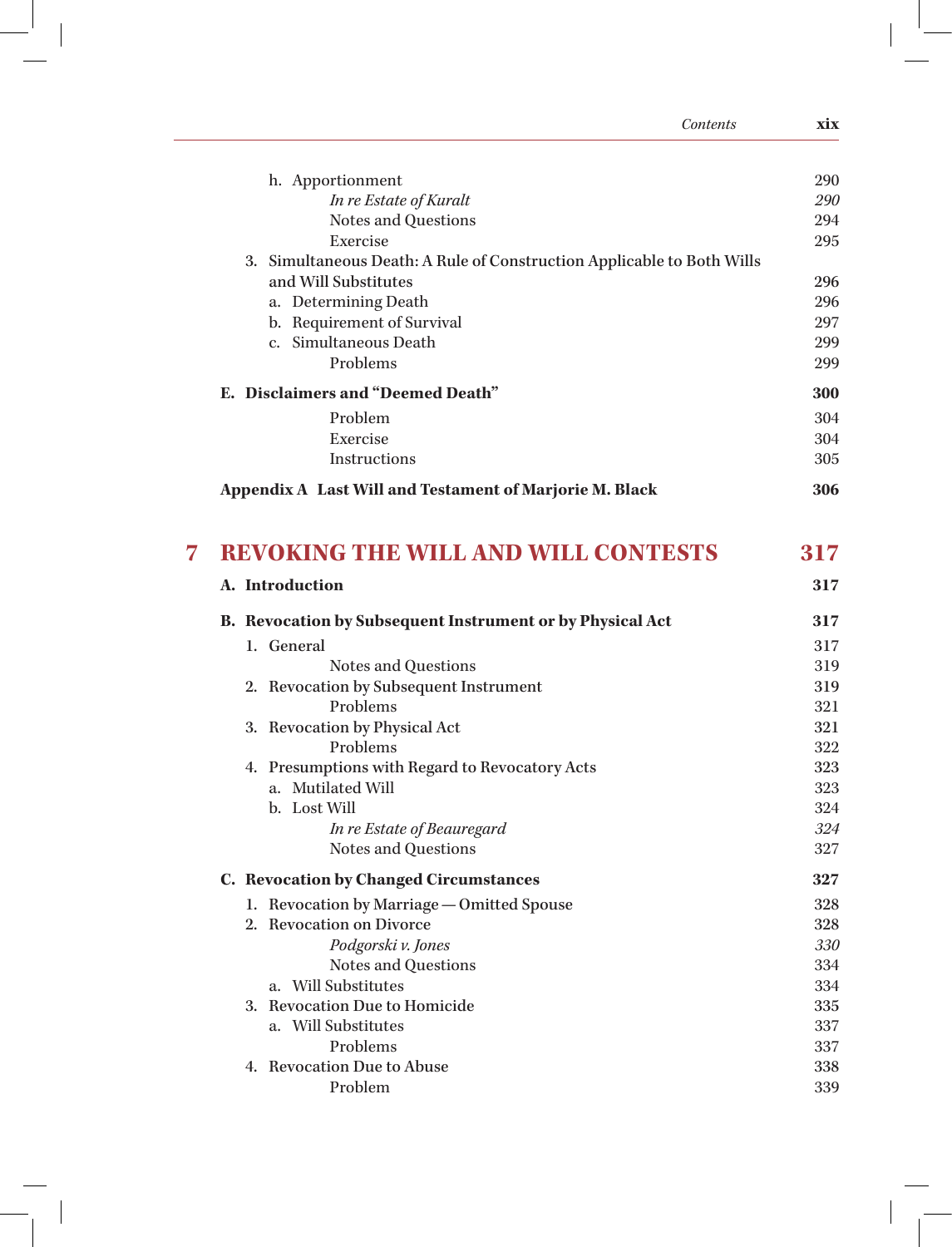### **xx** *Contents*

| D. The Impact of Revocation                                            | 339 |
|------------------------------------------------------------------------|-----|
| Adam J. Hirsch, Inheritance and Inconsistency                          | 340 |
| 1. What Happens to a Previously Revoked Will When the Revoking Will Is |     |
| <b>Itself Revoked?</b>                                                 | 341 |
| Question                                                               | 343 |
| 2. What Happens When a Revocation of a Prior Will and Execution of a   |     |
| New Will Are Interrelated?                                             | 344 |
| a. Dependent Relative Revocation                                       | 344 |
| A Traditional Application of DRR<br>i.                                 | 346 |
| Kirkeby v. Covenant House                                              | 346 |
| <b>Notes</b>                                                           | 347 |
| b. Harmless Error                                                      | 347 |
| Problems                                                               | 348 |
| <b>E.</b> Will Contests                                                | 349 |
| 1. Improper Execution                                                  | 350 |
| 2. Testamentary Capacity - General Capacity and Insane Delusion        | 351 |
| a. General Capacity                                                    | 351 |
| b. Insane Delusion                                                     | 351 |
| Breeden v. Stone                                                       | 352 |
| Notes and Questions                                                    | 356 |
| 3. Lack of Testamentary Intent                                         | 357 |
| Problems                                                               | 357 |
| 4. Undue Influence                                                     | 357 |
| Estate of Sharis                                                       | 358 |
| Notes and Questions                                                    | 363 |
| 5. Fraud and Duress                                                    | 364 |
| Tortious Interference with an Expectancy<br>6.                         | 364 |
| F. Preventing Challenges - In Terrorem or "No-Contest" Clauses         | 365 |
| <b>Notes</b>                                                           | 367 |
| G. Alternative Dispute Resolution in Probate                           | 368 |
| 1. The Benefits                                                        | 369 |
| 2. The Challenges                                                      | 369 |
| 3. Are Mediation or Arbitration Clauses Enforceable?                   | 370 |
| Notes and Questions                                                    | 371 |
| H. Contracts Concerning Wills                                          | 372 |
| 1. Contract to Make a Will                                             | 372 |
| 2. Contracts Not to Revoke Wills                                       | 373 |
| Notes and Questions                                                    | 374 |
| Problems                                                               | 374 |
| Exercise                                                               | 375 |
|                                                                        |     |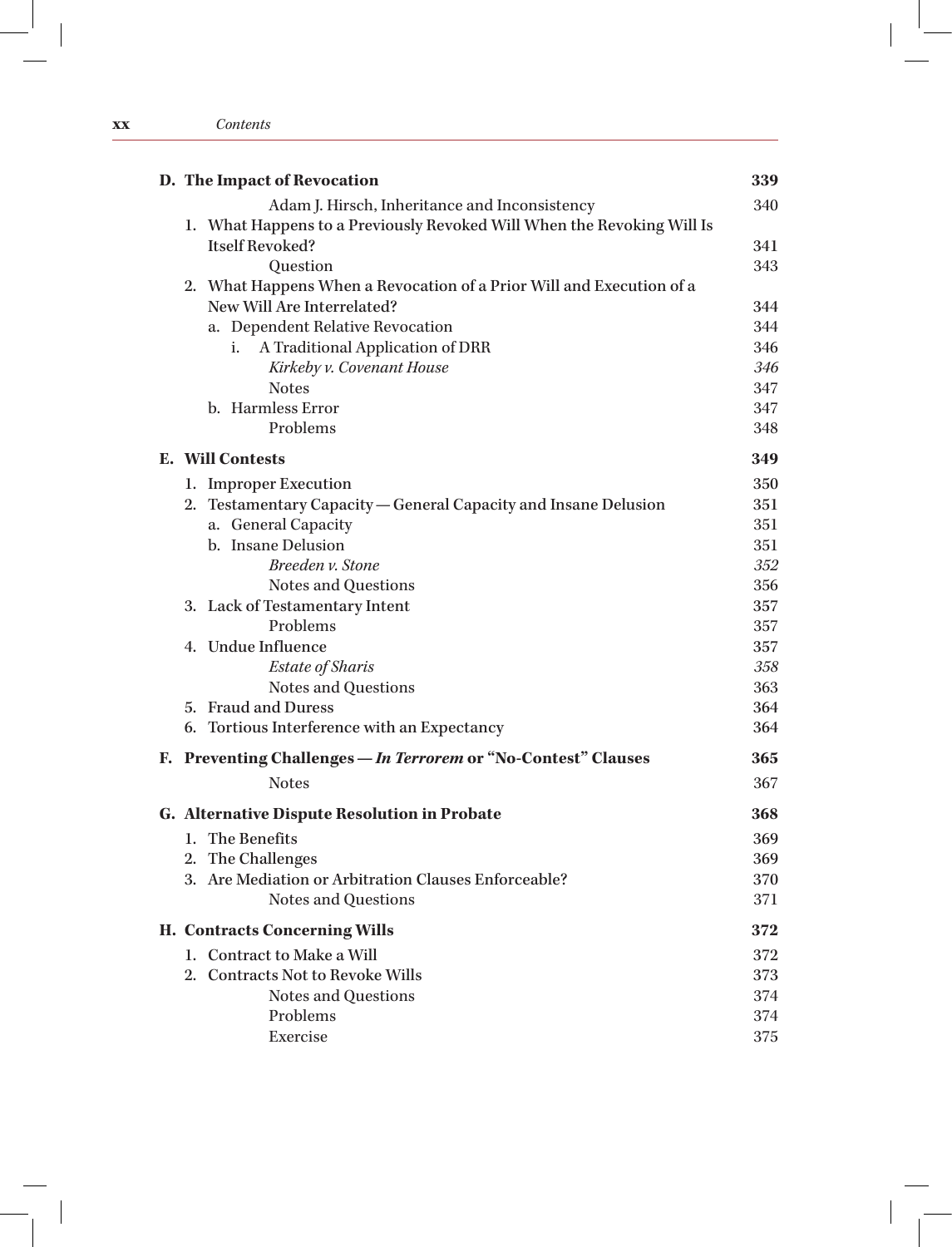|   | Contents                                                                      | xxi |
|---|-------------------------------------------------------------------------------|-----|
| 8 | <b>CREATION OF TRUSTS</b>                                                     | 377 |
|   | A. Introduction                                                               | 377 |
|   | 1. What Is a Trust?                                                           | 377 |
|   | <b>Terminology for Trusts</b><br>2.                                           | 379 |
|   | a. Settlor                                                                    | 379 |
|   | b. Trustee                                                                    | 380 |
|   | <b>Trust Protector</b><br>$c_{\cdot}$                                         | 380 |
|   | d. Beneficiary                                                                | 380 |
|   | <b>Qualified Beneficiary</b><br>e.                                            | 381 |
|   | f.<br>Corpus (Property or Res)                                                | 382 |
|   | <b>Inter Vivos and Testamentary Trusts</b>                                    | 382 |
|   | g.<br><b>Inter Vivos Trusts</b><br>i.                                         | 382 |
|   | <b>Testamentary Trusts</b>                                                    | 383 |
|   | 11.<br>h. Revocable and Irrevocable Trusts                                    | 383 |
|   | <b>Revocable Trusts</b><br>i.                                                 | 383 |
|   | <b>Irrevocable Trusts</b><br>ii.                                              | 384 |
|   | <b>Charitable Trusts</b><br>i.                                                | 385 |
|   |                                                                               | 385 |
|   | Private Express Trusts<br>j.<br>Trust Agreement/Declaration of Trust          | 385 |
|   | k.<br><b>Constructive Trusts</b><br>l.                                        | 385 |
|   |                                                                               | 386 |
|   | m. Resulting Trusts                                                           | 386 |
|   | n. Merger                                                                     |     |
|   | <b>B.</b> Creation – Elements of a Trust                                      | 388 |
|   | 1. Valid, Legal Purpose                                                       | 388 |
|   | Problem                                                                       | 389 |
|   | 2. Competent Settlor                                                          | 390 |
|   | Notes and Questions                                                           | 391 |
|   | <b>Trustee</b><br>3.                                                          | 391 |
|   | a. Choosing a Trustee                                                         | 391 |
|   | b. Acceptance                                                                 | 393 |
|   | c. Resignation of a Trustee                                                   | 394 |
|   | Problems                                                                      | 396 |
|   | Exercises                                                                     | 396 |
|   | 4. Intent to Create a Trust                                                   | 397 |
|   | a. Inter Vivos Gift in Trust or Ownership Retained?                           | 398 |
|   | Palozie v. Palozie                                                            | 398 |
|   | Questions                                                                     | 402 |
|   | b. Gift in Trust or Outright Gift with Explanatory or Precatory Language?     | 402 |
|   | In re Estate of Bolinger                                                      | 403 |
|   | Notes and Questions                                                           | 407 |
|   | Transfer into Trust or a Promise to Make a Gift in the Future?<br>$c_{\cdot}$ | 408 |
|   | Problems                                                                      | 409 |
|   | 5. Corpus (Property or Res)                                                   | 410 |
|   | Problems                                                                      | 413 |
|   |                                                                               |     |

 $\sqrt{2}$ 

 $\mathbb{L}^{\vert}$   $\vert$ 

 $\frac{1}{\sqrt{1}}$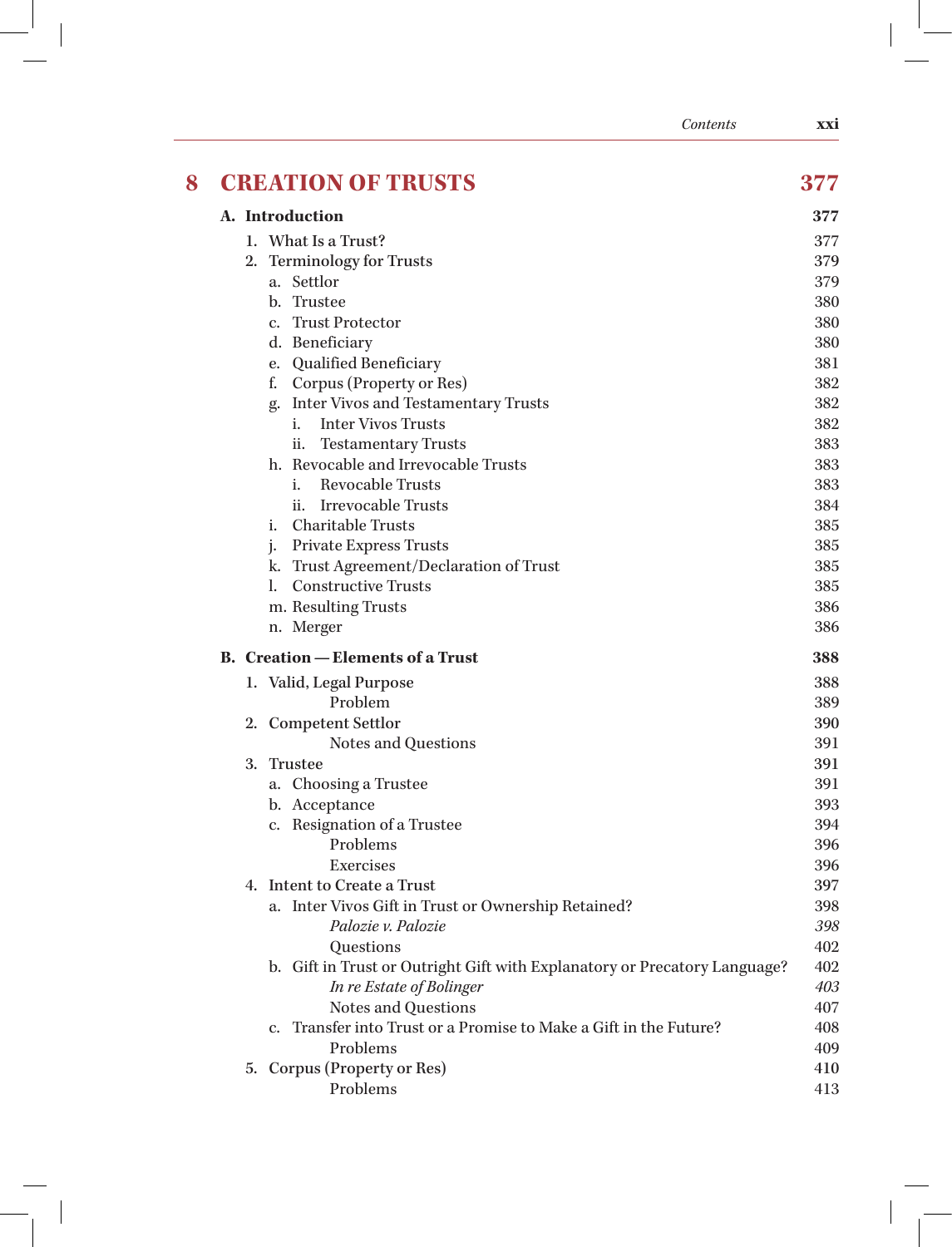### **xxii** *Contents*

|    | 6. A Beneficiary                                                                         | 413 |  |  |  |
|----|------------------------------------------------------------------------------------------|-----|--|--|--|
|    | a. Identifiable Person or Class                                                          | 413 |  |  |  |
|    | Clark v. Campbell                                                                        | 414 |  |  |  |
|    | Question and Problem                                                                     | 415 |  |  |  |
|    | b. Charitable Trust                                                                      | 415 |  |  |  |
|    | c. Honorary Trusts                                                                       | 416 |  |  |  |
|    | d. Trust for a Purpose                                                                   | 416 |  |  |  |
|    | Notes and Questions                                                                      | 417 |  |  |  |
|    | Trust for a Specific Animal<br>e.                                                        | 418 |  |  |  |
|    | Notes and Questions                                                                      | 419 |  |  |  |
|    | Exercise                                                                                 | 420 |  |  |  |
|    | 7. Formalities – Written Trusts vs. Oral Trusts and Secret Trusts                        | 420 |  |  |  |
|    | a. Oral Trusts of Personalty                                                             | 420 |  |  |  |
|    | Problem                                                                                  | 421 |  |  |  |
|    | b. Oral Trusts of Real Property                                                          | 421 |  |  |  |
|    | <b>Voluntary Trust</b><br>i.                                                             | 421 |  |  |  |
|    | <b>Partial Performance</b><br>ii.                                                        | 422 |  |  |  |
|    | iii. Constructive or Resulting Trust                                                     | 422 |  |  |  |
|    | Gregory v. Bowlsby                                                                       | 423 |  |  |  |
|    | Questions                                                                                | 425 |  |  |  |
|    | Oral Trusts to Be Given Effect at Death – Secret and Semi-Secret Trusts<br>$C_{\bullet}$ | 425 |  |  |  |
|    | Pickelner v. Adler                                                                       | 426 |  |  |  |
|    | Notes and Questions                                                                      | 427 |  |  |  |
|    | Problem                                                                                  | 427 |  |  |  |
|    | 8. Exculpatory (Exoneration) Clauses                                                     | 428 |  |  |  |
|    | Questions                                                                                | 430 |  |  |  |
|    | 9. Mandatory Rules                                                                       | 430 |  |  |  |
|    | <b>C.</b> Revocable Trusts<br>430                                                        |     |  |  |  |
|    | 1. Typical Structure                                                                     | 431 |  |  |  |
|    | 2. Funding the Trust                                                                     | 432 |  |  |  |
|    | Exercise                                                                                 | 434 |  |  |  |
| 3. | <b>Purposes and Advantages</b>                                                           | 435 |  |  |  |
|    | a. Lifetime Purpose - Planning for Incapacity                                            | 435 |  |  |  |
|    | b. After-Death Purposes - Avoiding Probate                                               | 435 |  |  |  |
|    | 4. Disadvantage - Statute of Limitations for Creditors                                   | 436 |  |  |  |
| 5. | Misconception — Taxes                                                                    | 436 |  |  |  |
| 6. | Challenging a Revocable Trust                                                            | 436 |  |  |  |
| 7. | Rules for Revocable Trusts That Differ from Those Applicable                             |     |  |  |  |
|    | to Other Trusts                                                                          | 437 |  |  |  |
|    | a. Capacity                                                                              | 437 |  |  |  |
|    | b. Duty to Beneficiaries                                                                 | 437 |  |  |  |
|    | c. Rules That Apply to Wills                                                             | 438 |  |  |  |
|    | Problem                                                                                  | 439 |  |  |  |
|    | Exercises                                                                                | 439 |  |  |  |
|    |                                                                                          |     |  |  |  |

 $\overline{\phantom{a}}$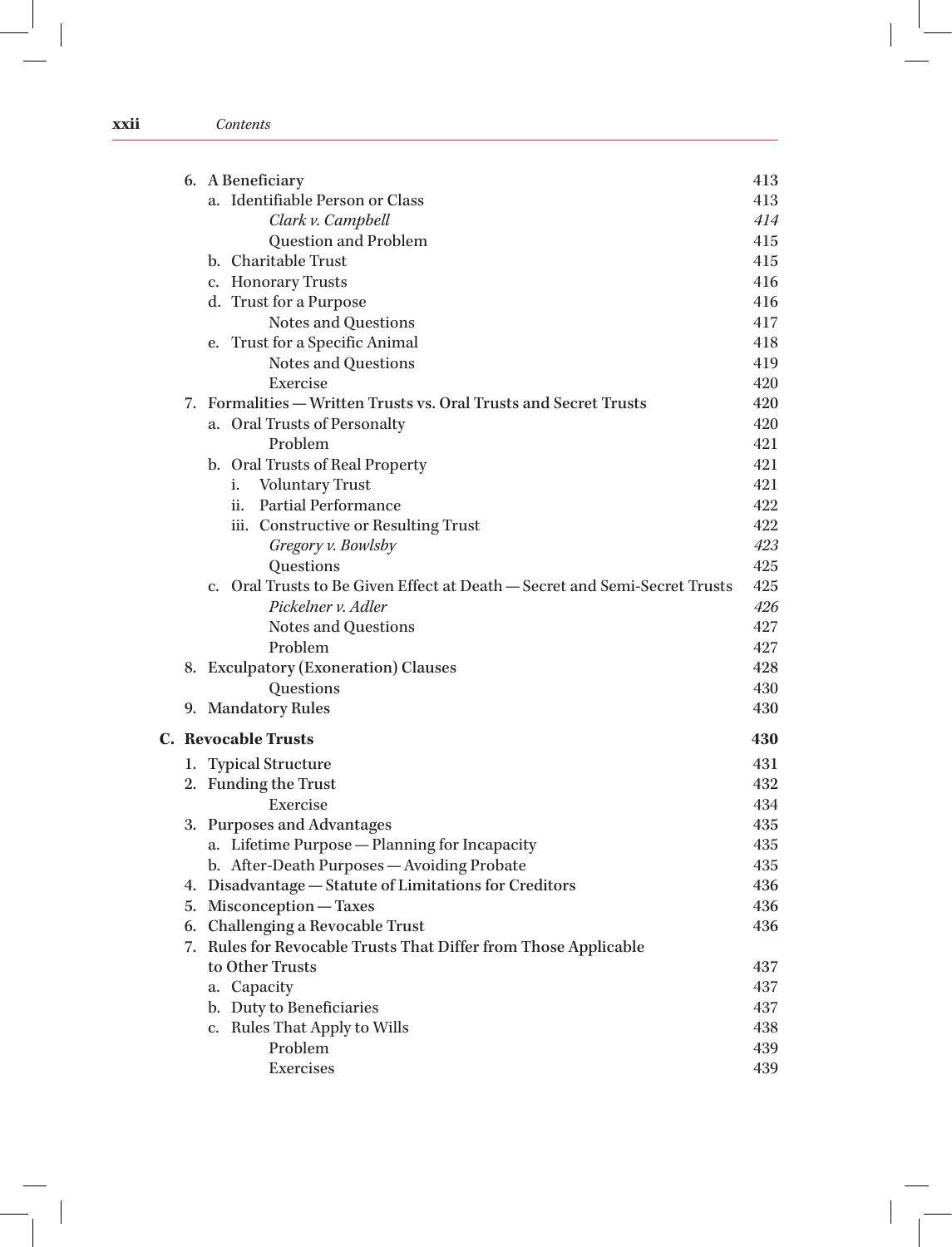|   | Contents                                                                    | xxiii      |
|---|-----------------------------------------------------------------------------|------------|
| 9 | <b>FIDUCIARY DUTIES</b>                                                     | 441        |
|   | A. Introduction                                                             | 441        |
|   | John H. Langbein, Mandatory Rules in the Law of Trusts                      | 442        |
|   |                                                                             |            |
|   | <b>B.</b> Duty of Obedience                                                 | 444        |
|   | Rob Atkinson, Obedience as the Foundation of Fiduciary Duty                 | 444        |
|   | C. Duty of Loyalty                                                          | 445        |
|   | 1. Conflicts of Interests — Transactions for the Trustee's "Personal        |            |
|   | Account" (Self-Dealing)                                                     | 447        |
|   | Hosey v. Burgess                                                            | 448        |
|   | Notes and Questions                                                         | 451        |
|   | 2. Conflicts of Interest - Transactions Involving Personal or Business      |            |
|   | Relationships                                                               | 451        |
|   | 3. Exceptions to the Duty of Loyalty — UTC §802(b)<br>a. Terms of the Trust | 452<br>452 |
|   | Notes and Questions                                                         | 453        |
|   | b. Court Approval                                                           | 454        |
|   | c. Consent of the Beneficiaries                                             | 455        |
|   | d. Trustee Compensation                                                     | 455        |
|   | e. Proprietary Mutual Funds                                                 | 455        |
|   | Advances by Trustee<br>f.                                                   | 456        |
|   | g. Voting Stock                                                             | 456        |
|   | Note and Questions                                                          | 456        |
|   | Problems                                                                    | 457        |
|   | 4. Best Interests of the Beneficiaries - Reprise                            | 458        |
|   | John H. Langbein, Questioning the Trust Law Duty of                         |            |
|   | Loyalty: Sole Interest or Best Interest?                                    | 458        |
|   | D. Duty to Inform and Report                                                | 461        |
|   | 1. Common Law Duty                                                          | 461        |
|   | 2. Expanded Duties Under the Uniform Trust Code                             | 461        |
|   | 3. Silent or Quiet Trusts-Limits on the Duty to Report                      | 462        |
|   | Notes and Questions                                                         | 464        |
|   | 4. To Whom to Report?                                                       | 464        |
|   | Problems                                                                    | 466        |
|   | E. Duty of Impartiality                                                     | 466        |
|   | <b>Duty of Care or Prudence</b><br>Е.                                       | 467        |
|   | 1. Managing the Property                                                    | 467        |
|   | 2. Investing the Property                                                   | 469        |
|   | a. Types of Investments                                                     | 469        |
|   | b. The Prudent Investor Standard                                            | 470        |

 $\begin{array}{c} \hline \end{array}$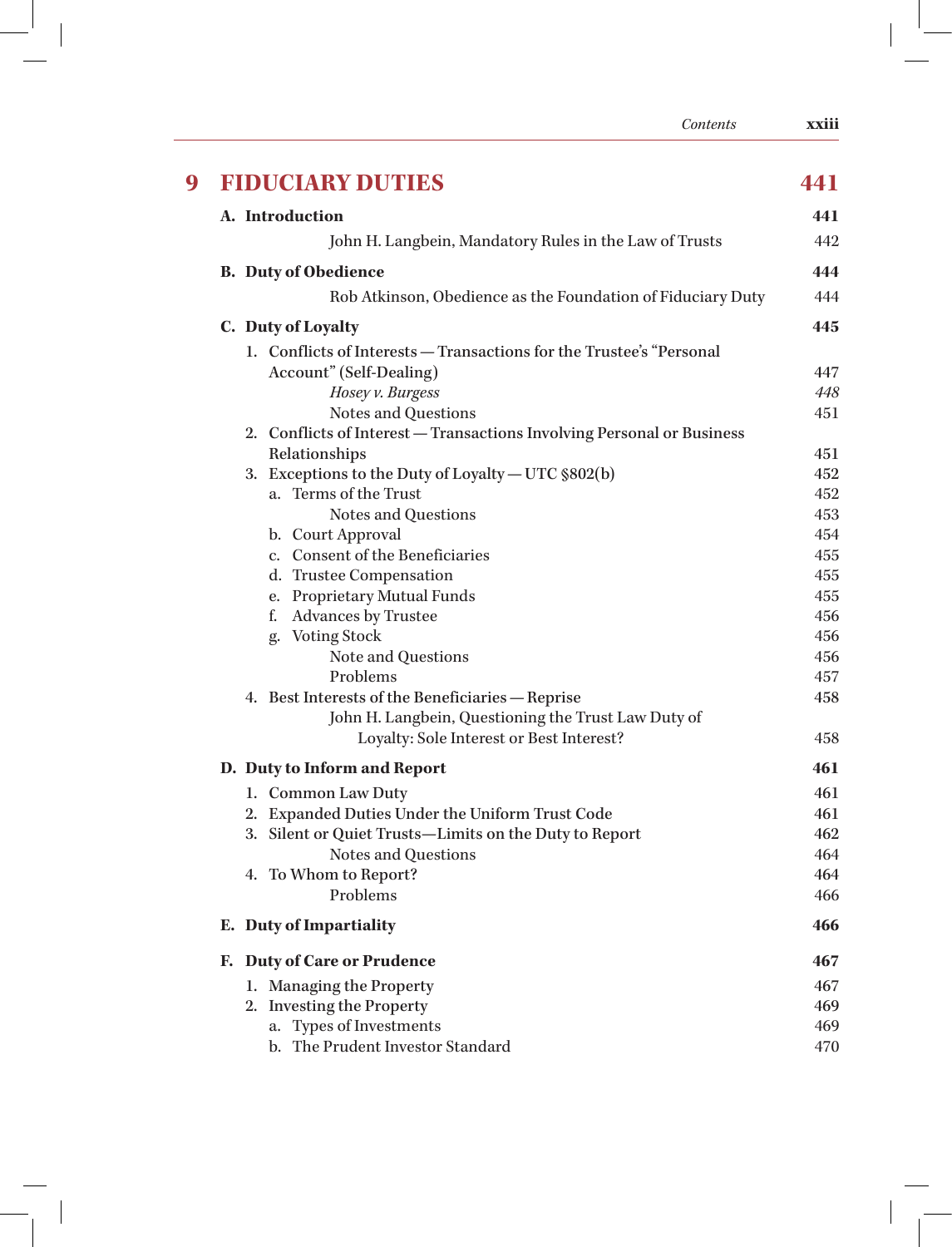| John H. Langbein, The Uniform Prudent Investor Act and the |                                                            |  |  |  |
|------------------------------------------------------------|------------------------------------------------------------|--|--|--|
| <b>Future of Trust Investing</b>                           | 471                                                        |  |  |  |
| In re Trust Created by Inman                               | 476                                                        |  |  |  |
| Notes and Questions                                        | 478                                                        |  |  |  |
| Problems                                                   | 479                                                        |  |  |  |
| <b>G.</b> Allocation of Principal and Income               | 481                                                        |  |  |  |
|                                                            |                                                            |  |  |  |
| <b>Future of Trust Investing</b>                           | 481                                                        |  |  |  |
| H. Remedies for Breach of Trust                            |                                                            |  |  |  |
| Uzyel v. Kadisha                                           | 485                                                        |  |  |  |
| <b>Notes</b>                                               | 487                                                        |  |  |  |
| <b>Removal of Trustees</b>                                 | 488                                                        |  |  |  |
| <b>Trust Protectors and the Uniform Directed Trust Act</b> | 490                                                        |  |  |  |
| 1. Trust Protectors                                        | 490                                                        |  |  |  |
| <b>Notes</b>                                               | 491                                                        |  |  |  |
| 2. The Uniform Directed Trust Act                          | 491                                                        |  |  |  |
| Problems                                                   | 494                                                        |  |  |  |
|                                                            | John H. Langbein, The Uniform Prudent Investor Act and the |  |  |  |

## **10 RIGHTS OF BENEFICIARIES AND CREDITORS IN TRUST PROPERTY; MODIFICATION AND TERMINATION OF TRUSTS 497**

| A. Introduction                                             |                                                                         |     |  |  |
|-------------------------------------------------------------|-------------------------------------------------------------------------|-----|--|--|
| <b>B.</b> Distribution Provisions — Rights of Beneficiaries |                                                                         |     |  |  |
|                                                             | 1. Overview of Distribution Provisions                                  | 498 |  |  |
|                                                             | a. Mandatory Provisions                                                 | 498 |  |  |
|                                                             | b. Discretionary Provisions                                             | 498 |  |  |
|                                                             | c. Spray or Sprinkle Provisions                                         | 501 |  |  |
|                                                             | 2. Interpreting Discretionary Standards of Distribution                 | 502 |  |  |
|                                                             | a. Judicial Review of Trustee's Exercise of Discretion — Reasonableness |     |  |  |
|                                                             | and Good Faith                                                          | 503 |  |  |
|                                                             | b. Support and Maintenance                                              | 504 |  |  |
|                                                             | Education<br>$C_{\star}$                                                | 505 |  |  |
|                                                             | d. Emergency                                                            | 505 |  |  |
|                                                             | e. Welfare, Best Interests, Happiness                                   | 506 |  |  |
|                                                             | Beneficiary's Other Assets<br>f.                                        | 506 |  |  |
|                                                             | Duty to Inquire<br>g.                                                   | 508 |  |  |
|                                                             | O'Riley v. U.S. Bank, N.A.                                              | 508 |  |  |
|                                                             | Notes and Questions                                                     | 513 |  |  |
|                                                             | 3. When the Trustee Is a Beneficiary                                    | 514 |  |  |
|                                                             | Roenne v. Miller                                                        | 514 |  |  |
|                                                             |                                                                         |     |  |  |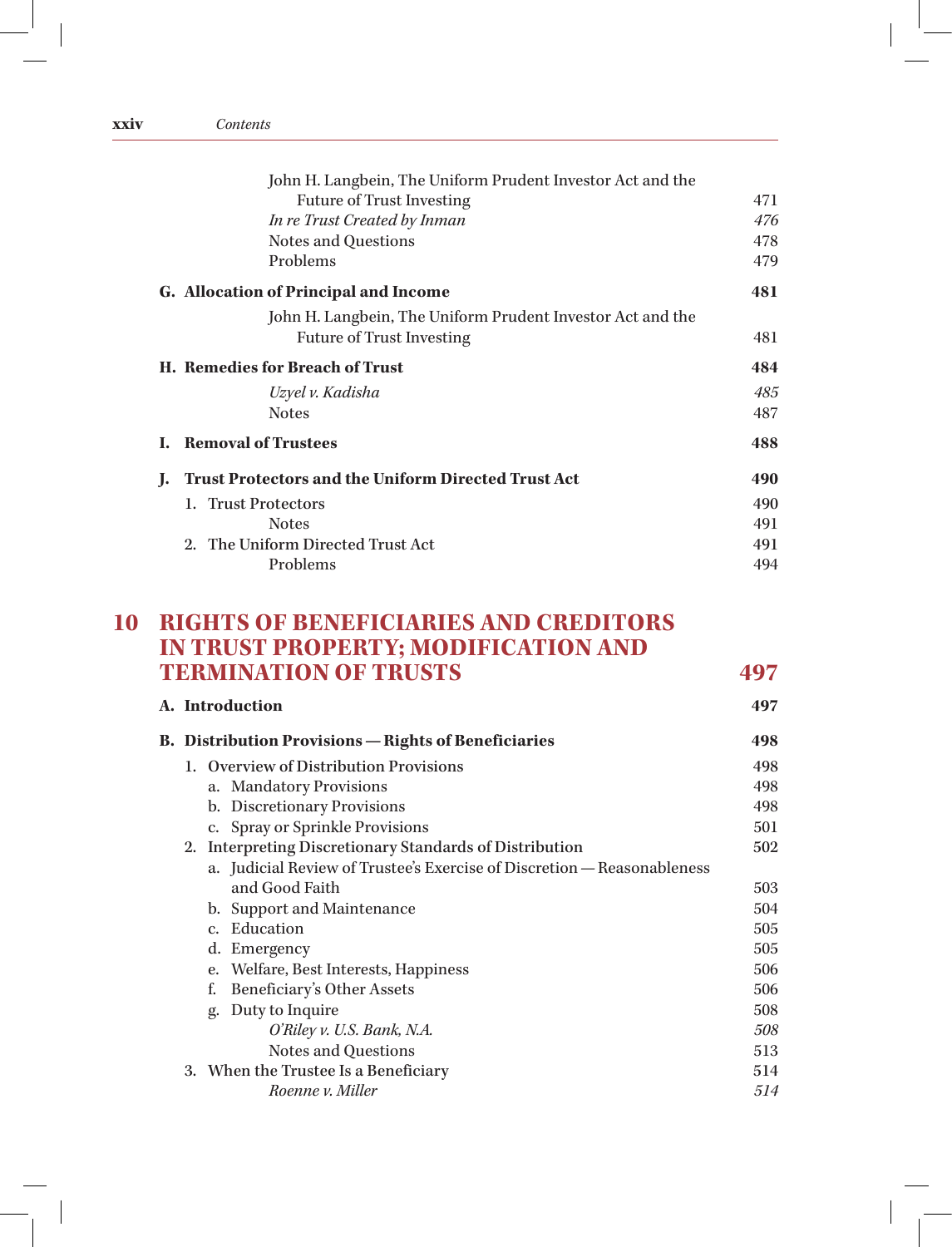| Contents                                                               | <b>XXV</b> |
|------------------------------------------------------------------------|------------|
| Note and Question                                                      | 518        |
| Problems                                                               | 519        |
| Exercise                                                               | 520        |
| C. Rights of Creditors and Planning to Protect the Assets in a Trust   | 520        |
| 1. General                                                             | 520        |
| 2. Creditors of a Beneficiary Who Is Not the Settlor                   | 522        |
| a. Mandatory Distributions                                             | 522        |
| b. Discretionary Distributions                                         | 523        |
| c. Spendthrift Clauses                                                 | 524        |
| d. Exceptions to Spendthrift Protection - "Super Creditors"            | 526        |
| Shelley v. Shelley                                                     | 526        |
| Duvall v. McGee                                                        | 530        |
| Notes and Questions                                                    | 533        |
| Problems                                                               | 533        |
| Exercises                                                              | 534        |
| 3. Creditors of a Beneficiary Who Is Also a Settlor                    | 534        |
| a. Revocable Trusts                                                    | 534        |
| b. Irrevocable Trusts                                                  | 535        |
| c. Asset Protection Trusts - Foreign and Domestic<br>Problem and Notes | 535<br>539 |
| D. Modification and Termination of Trusts                              | 540        |
| 1. Revocable Trusts                                                    | 540        |
| Problems                                                               | 542        |
| 2. Irrevocable Trusts                                                  | 543        |
| a. Making Modification Unnecessary                                     | 543        |
| b. Termination According to the Terms of the Trust                     | 543        |
| c. Modification or Termination with Settlor's Consent                  | 544        |
| d. Modification or Termination Without Settlor's Consent               |            |
| (Usually After Settlor's Death)                                        | 545        |
| Material Purpose Doctrine<br>i.                                        | 545        |
| Note                                                                   | 546        |
| Modification or Termination by Consent of the Beneficiaries<br>ii.     | 547        |
| Question                                                               | 548        |
| iii. Modification or Termination Due to Changed                        |            |
| Circumstances - Equitable Deviation                                    | 548        |
| In re Riddell                                                          | 549        |
| Notes and Questions                                                    | 553        |
| Modification of Charitable Trusts<br>iv.                               | 554        |
| Modification (Reformation) to Fix a Mistake<br>v.                      | 554        |
| vi. Statutory Provisions That Correspond with Best Practices           | 555        |
| Problems                                                               | 557        |
|                                                                        |            |
| 3. Decanting Statutes<br><b>Note</b>                                   | 558<br>561 |

 $\sqrt{2}$ 

 $-\frac{1}{2}$  |

 $\overline{\phantom{a}}$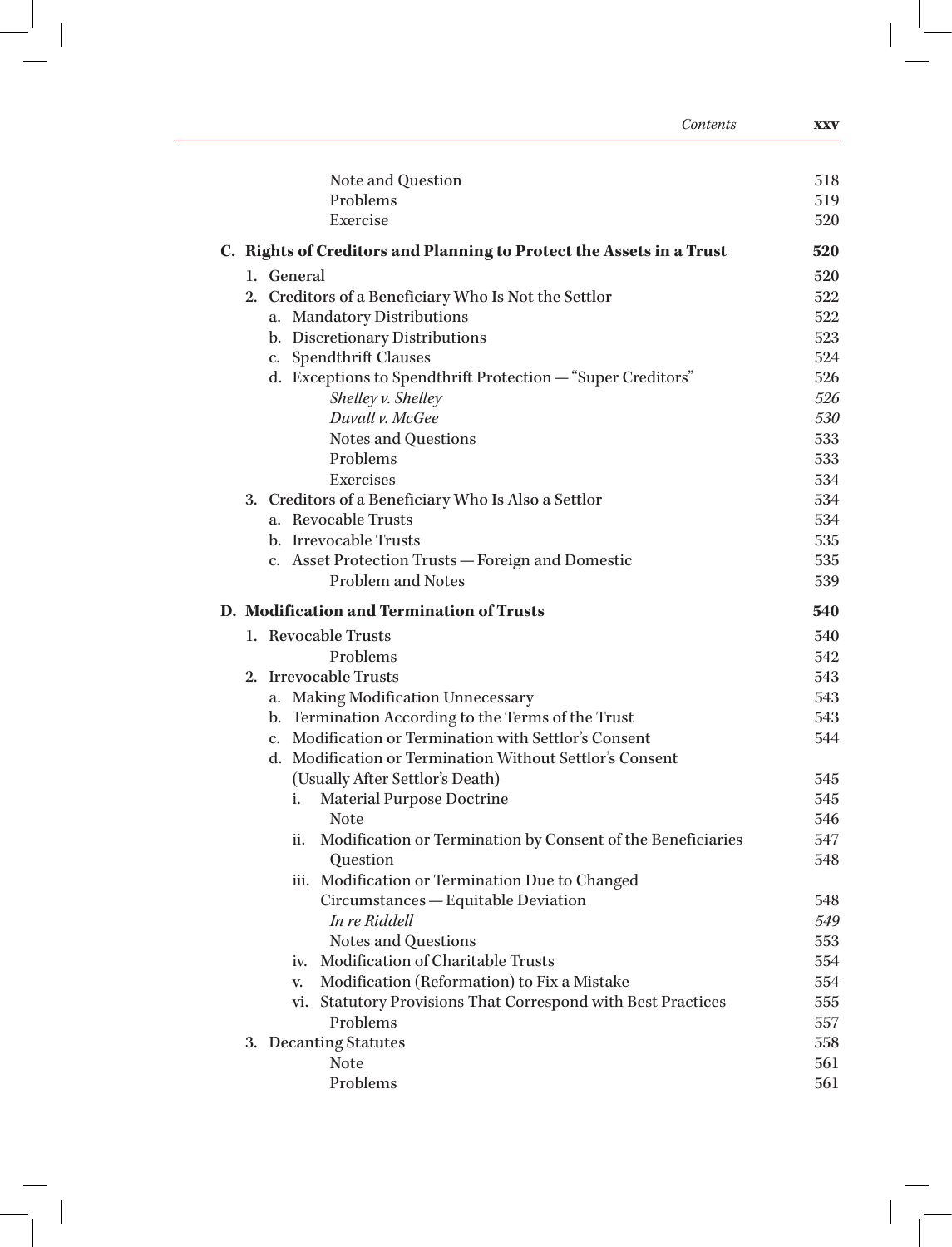| <b>PERPETUTIES</b> |                                                                          |            |  |  |  |
|--------------------|--------------------------------------------------------------------------|------------|--|--|--|
|                    | A. Defining a Power of Appointment                                       | 564        |  |  |  |
|                    | 1. Definition                                                            | 564        |  |  |  |
|                    | 2. General Terminology                                                   | 564        |  |  |  |
|                    | 3. Distinguishing Between a Power of Appointment and Fiduciary Power     | 566        |  |  |  |
|                    | Problems                                                                 | 567        |  |  |  |
|                    | <b>B.</b> Creating a Power of Appointment                                | 568        |  |  |  |
|                    | <b>C.</b> Exercising a Power of Appointment                              | 568        |  |  |  |
|                    | 1. Overview                                                              | 568        |  |  |  |
|                    | Problem                                                                  | 571        |  |  |  |
|                    | 2. Different Ways to Exercise a Power of Appointment                     | 571        |  |  |  |
|                    | Exercise                                                                 | 571        |  |  |  |
|                    | a. Residuary Blending Clause with Blanket Exercise-Does It Satisfy a     |            |  |  |  |
|                    | Specific Reference Requirement?                                          | 572        |  |  |  |
|                    | Motes/Henes Trust Bank of Bentonville v. Motes                           | 572        |  |  |  |
|                    | Notes and Questions                                                      | 575        |  |  |  |
|                    | b. Can a Powerholder Exercise the Power by a "Pure" Residuary Clause?    | 576        |  |  |  |
|                    | Will of Block                                                            | 577        |  |  |  |
|                    | Notes and Questions                                                      | 578        |  |  |  |
|                    | c. What Is Required for Substantial Compliance?                          | 579        |  |  |  |
|                    | In re Estate of Carter                                                   | 579        |  |  |  |
|                    | Notes and Questions<br>Exercise                                          | 581<br>583 |  |  |  |
|                    | 3. Exercise in Further Trust                                             | 583        |  |  |  |
|                    | 4. Problems with Appointees                                              | 584        |  |  |  |
|                    | a. Exercise in Favor of Impermissible Appointees                         | 584        |  |  |  |
|                    | <b>BMO Harris Bank N.A. v. Towers</b>                                    | 585        |  |  |  |
|                    | Notes and Questions                                                      | 588        |  |  |  |
|                    | b. Predeceased Appointees                                                | 588        |  |  |  |
|                    | c. Selective Allocation                                                  | 590        |  |  |  |
|                    | D. Release, Failure to Exercise, and an Express Statement of Nonexercise | 590        |  |  |  |
|                    | 1. Who Gets the Property?                                                | 591        |  |  |  |
|                    | a. Takers in Default Stated                                              | 591        |  |  |  |
|                    | b. No Takers in Default Stated                                           | 592        |  |  |  |
|                    | 2. Contract to Exercise a Power                                          | 593        |  |  |  |
|                    | Problems                                                                 | 594        |  |  |  |
|                    | Exercise                                                                 | 595        |  |  |  |
|                    | E. Rights of Creditors and Taxes                                         | 596        |  |  |  |
|                    | 1. Creditors                                                             | 596        |  |  |  |
|                    | 2. Taxable Transfer                                                      | 597        |  |  |  |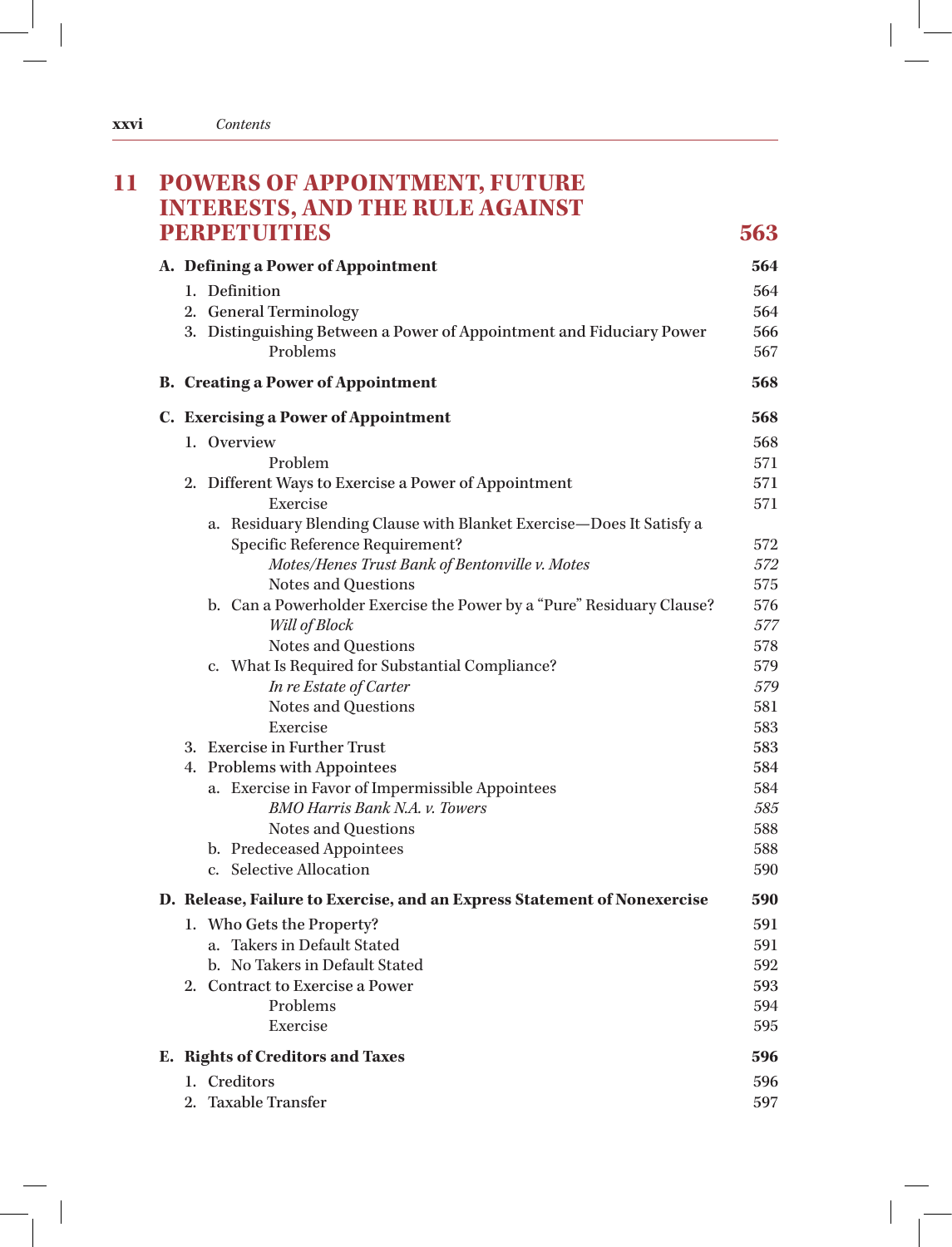|    | Contents                                                                          | xxvii      |
|----|-----------------------------------------------------------------------------------|------------|
|    | <b>F.</b> Future Interests                                                        | 598        |
|    | 1. Present Interests                                                              | 598        |
|    | a. Life Estate                                                                    | 598        |
|    | b. Term of Years                                                                  | 599        |
|    | 2. Future Interests                                                               | 599        |
|    | a. Reversion - Interest in the Transferor                                         | 599        |
|    | b. Remainder - Interest in Transferee                                             | 600        |
|    | c. Executory Interest                                                             | 601        |
|    | 3. Acceleration into Possession                                                   | 602        |
|    | a. Common Law Rule                                                                | 602        |
|    | b. Disclaimers                                                                    | 602        |
|    | <b>G.</b> The Rule Against Perpetuities                                           | 603        |
|    | 1. In General                                                                     | 604        |
|    | 2. Perpetuities Reform - Wait and See and USRAP                                   | 605        |
|    | a. USRAP                                                                          | 606        |
|    | b. Perpetuities Saving Clause                                                     | 607        |
|    | Notes and Questions                                                               | 608<br>608 |
|    | 3. Complete Abolition?<br>Lawrence W. Waggoner, Curtailing Dead-Hand Control: The |            |
|    | American Law Institute Declares the Perpetual-Trust                               |            |
|    | Movement Ill Advised                                                              | 609        |
|    | Notes and Questions                                                               | 610        |
|    | 4. Charitable Interests - Exception to the Rule                                   | 610        |
| 12 | PROTECTING THE FAMILY                                                             | 611        |
|    | A. Introduction                                                                   | 611        |
|    | <b>B.</b> History of Adult Partner Protections                                    | 612        |
|    | Susan N. Gary, The Oregon Elective Share Statute: Is Reform an                    |            |
|    | Impossible Dream?                                                                 | 612        |
|    | Questions                                                                         | 613        |
|    | C. Differing Protections Under Community Property and Common Law                  |            |
|    | <b>Property Systems</b>                                                           | 614        |
|    | 1. Community Property                                                             | 614        |
|    | 2. Common Law Property                                                            | 615        |
|    | 3. Division at Death for Migrating Couples                                        | 616        |
|    | Notes and Questions                                                               | 617        |
|    | D. Protection for the Surviving Spouse - The Elective Share                       | 618        |
|    | 1. What Happens Without an Elective Share?                                        | 618        |
|    | Problems                                                                          | 618        |
|    | 2. Non-UPC Approaches to the Elective Share                                       | 619        |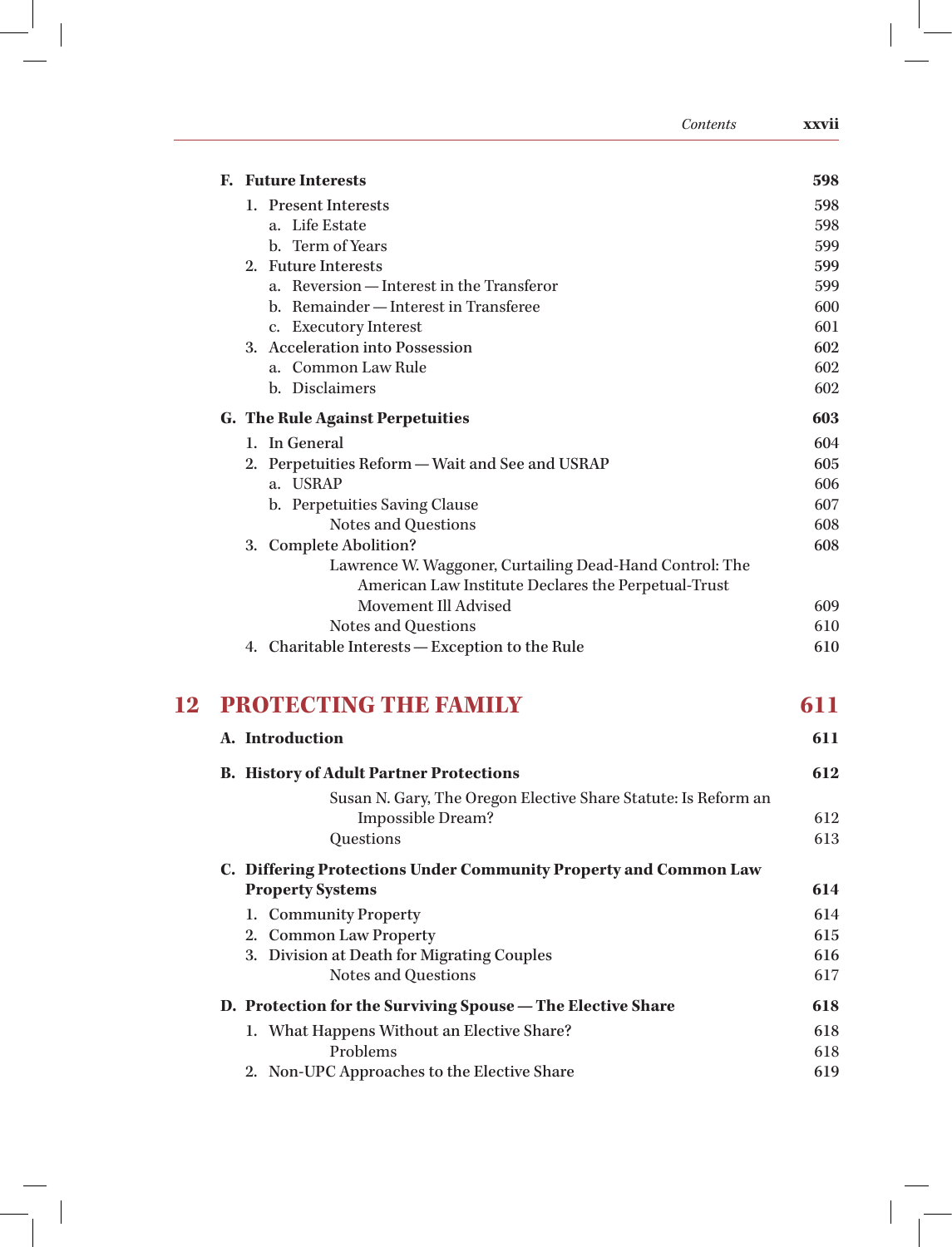|    | In re Estate of Thompson                                                       | 619        |
|----|--------------------------------------------------------------------------------|------------|
|    | Notes and Questions                                                            | 622        |
|    | E. The UPC Approach to the Elective Share                                      | 623        |
|    | Susan N. Gary, The Oregon Elective Share Statute: Is Reform an                 |            |
|    | Impossible Dream? (Cont'd)                                                     | 623        |
|    | Notes and Questions                                                            | 625        |
|    | Exercise                                                                       | 626        |
|    | 1. General Approach to Determining the Elective Share Amount                   |            |
|    | Under the UPC                                                                  | 626        |
|    | 2. Determine the Value of the Augmented Estate                                 | 627        |
|    | a. The Spousal Equivalent Rule - UPC §2-207                                    | 628        |
|    | b. The Net Probate Estate - UPC §2-204                                         | 628        |
|    | c. Nonprobate Transfers to Others (§2-205) and to the Surviving Spouse         |            |
|    | $(S2-206)$                                                                     | 628        |
|    | Property Owned in Fact or in Substance by the<br>i.                            |            |
|    | Decedent Immediately Before Death                                              | 629        |
|    | Certain Transfers During Marriage with Interests Retained by the<br>ii.        |            |
|    | Decedent (UPC §2-205(2))                                                       | 630        |
|    | iii. Transfers to Persons Other Than the Surviving Spouse During               |            |
|    | Marriage and Within Two Years of Decedent's Death (UPC §2-205(3))<br>Questions | 631        |
|    |                                                                                | 631<br>631 |
|    | 3. Determine the Marital Property Portion of the Augmented Estate<br>Problem   | 632        |
|    | Notes and Questions                                                            | 632        |
|    | 4. Determine the Elective Share Amount                                         | 633        |
|    | Problems                                                                       | 633        |
|    | 5. Determine Whose Interests Have to Be Abated to Fund the Elective Share      | 635        |
|    | Problem                                                                        | 635        |
|    | F. Prenuptial and Other Marital Agreements                                     | 636        |
|    | 1. When Is a Waiver Valid?                                                     | 636        |
|    | In re Estate of Hollett                                                        | 637        |
|    | Notes and Questions                                                            | 640        |
|    | 2. The UPC Response                                                            | 641        |
|    | Notes and Questions                                                            | 642        |
|    | Problems                                                                       | 643        |
|    | G. Protections for an Omitted Spouse and Child                                 | 643        |
| 1. | The Omitted Spouse                                                             | 644        |
|    | a. The Testator's Intent?                                                      | 644        |
|    | Bay v. Estate of Bay                                                           | 645        |
|    | Notes and Questions                                                            | 648        |
|    | b. The UPC Approach                                                            | 649        |
|    | Note and Question                                                              | 650        |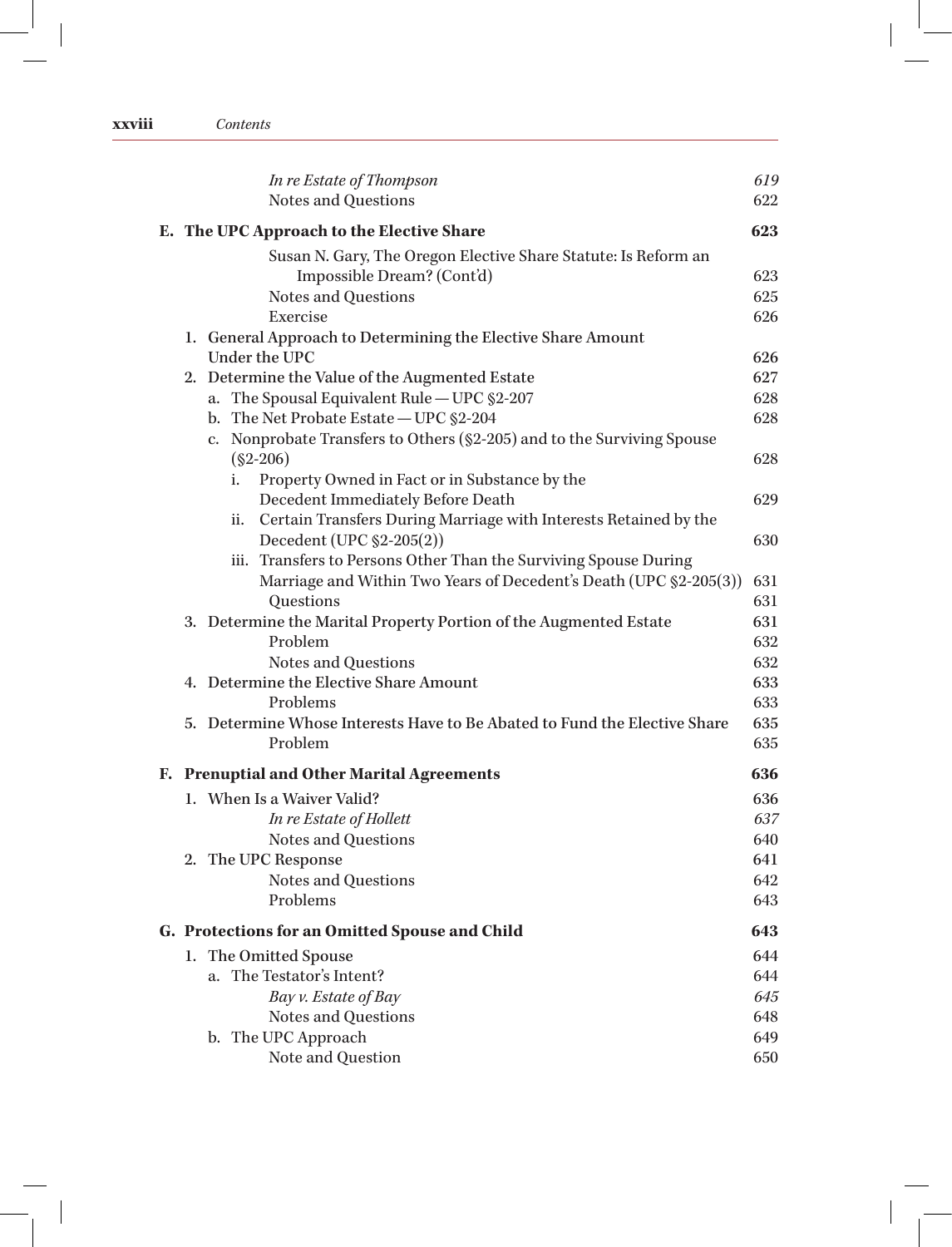|                                                 | Contents | xxix |
|-------------------------------------------------|----------|------|
| Problems                                        |          | 650  |
| Exercise                                        |          | 650  |
| <b>Omitted Children</b><br>2.                   |          | 651  |
| a. History of Protections                       |          | 651  |
| Joshua C. Tate, Caregiving and the Case for     |          |      |
| <b>Testamentary Freedom</b>                     |          | 652  |
| Notes and Questions                             |          | 654  |
| b. Intentional Disinheritance                   |          | 655  |
| In re Gilmore                                   |          | 655  |
| Notes and Questions                             |          | 658  |
| Problem                                         |          | 658  |
| c. The UPC Approach                             |          | 658  |
| Notes and Questions                             |          | 660  |
| Problems                                        |          | 660  |
| Exercises                                       |          | 661  |
| Problems                                        |          | 661  |
| <b>PLANNING FOR INCAPACITY</b><br>13            |          | 663  |
| A. Introduction                                 |          | 663  |
| <b>B.</b> Financial Decisions During Incapacity |          | 664  |
| 1. What Happens When There Is No Planning?      |          | 664  |
| 2. What Is Possible with Advance Planning?      |          | 666  |
| a. Powers of Attorney                           |          | 667  |
| i.<br>General                                   |          | 667  |
| Exercise                                        |          | 668  |
| Notes and Questions                             |          | 668  |
| Agent's Responsibilities<br>ii.                 |          | 669  |
| In re Ferrara                                   |          | 669  |
| Notes and Questions                             |          | 672  |
| iii. Uniform Power of Attorney Act              |          | 674  |
| Notes and Questions                             |          | 676  |
| Problems                                        |          | 677  |
| iv. Dealing with Digital Property               |          | 678  |
| Questions                                       |          | 679  |
| Exercise                                        |          | 680  |
| b. Agents vs. Conservators                      |          | 680  |
| Revocable Trusts<br>i.                          |          | 680  |
| In re Franzen                                   |          | 681  |
| Notes and Questions                             |          | 683  |
| Problems                                        |          | 683  |
| Exercise                                        |          | 684  |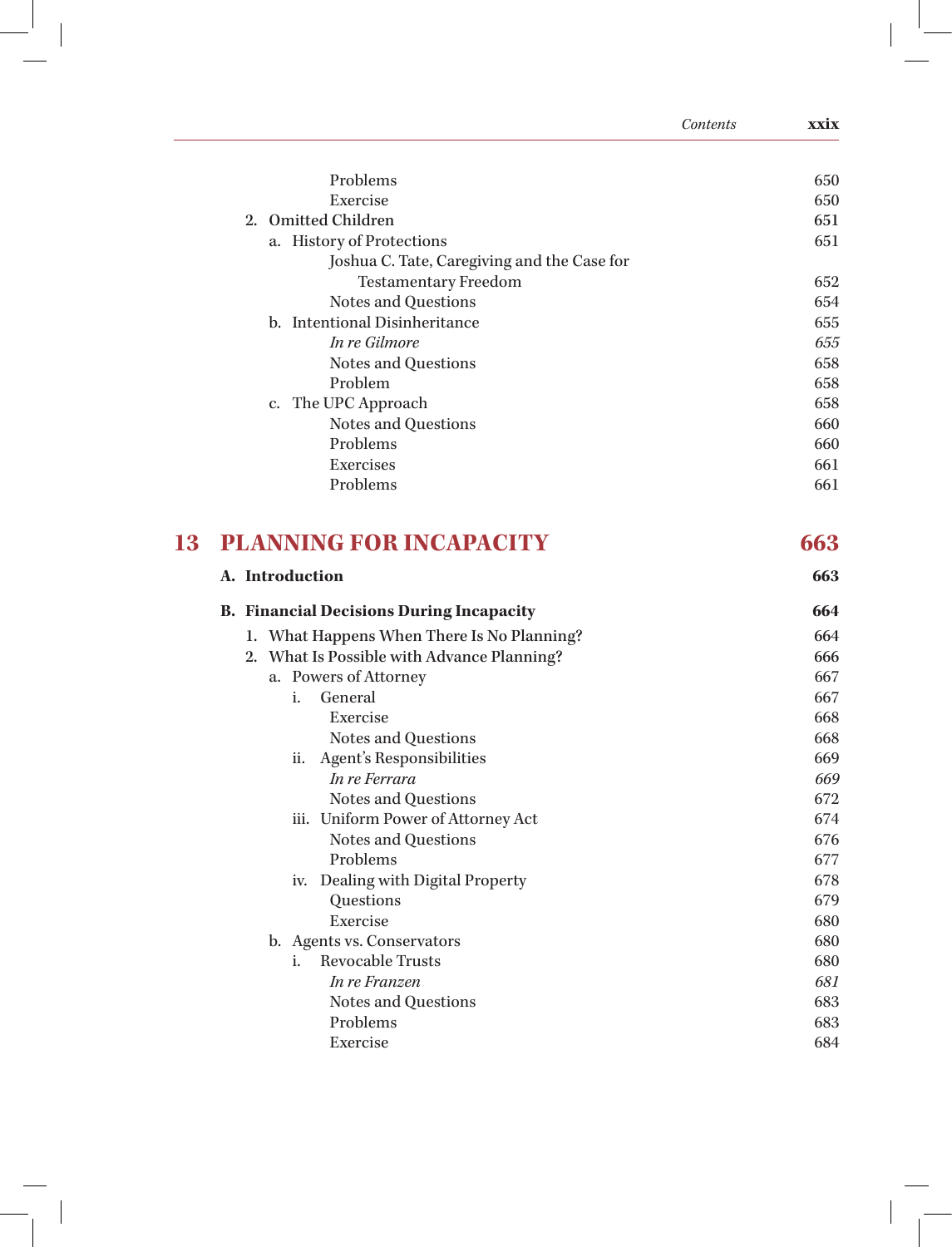### **xxx** *Contents*

| C. Health Care Decisions During Incapacity                                  | 684 |
|-----------------------------------------------------------------------------|-----|
| 1. What Happens Without Planning?                                           | 684 |
| a. The Constitutional Context for the Right to Die                          | 685 |
| Schiavo<br>i.                                                               | 686 |
| In re Guardianship of Theresa Marie Schiavo                                 | 686 |
| <b>Notes</b>                                                                | 689 |
| b. State Standards for EOL Decision Making                                  | 690 |
| Problems                                                                    | 691 |
| 2. What Is Possible with Advance Planning?                                  | 692 |
| a. Advance Medical Directives                                               | 692 |
| Notes and Questions                                                         | 693 |
| Exercise                                                                    | 694 |
| D. Covering the Costs of Medical and Long-Term Care                         | 694 |
| 1. Medicare                                                                 | 695 |
| 2. Medicaid                                                                 | 697 |
| a. Requires Medical Assistance                                              | 697 |
| b. Cannot Have Too Many Assets                                              | 698 |
| <b>Disclaimers</b><br>i.                                                    | 698 |
| Schell v. Department of Public Welfare                                      | 699 |
| Notes and Question                                                          | 701 |
| Exceptions?<br>ii.                                                          | 702 |
| c. Cannot Have Too Much Income                                              | 703 |
| <b>Note</b>                                                                 | 704 |
| Problems                                                                    | 704 |
| E. The End of Life - Physician-Assisted Suicide                             | 706 |
| 1. State Approaches                                                         | 706 |
| 2. Is Banning Physician-Assisted Suicide Constitutional?                    | 707 |
| <b>Notes</b>                                                                | 708 |
| F. Ethical Issues in Representing a Person with Mental Disabilities         | 708 |
| Notes and Questions                                                         | 711 |
| Problem                                                                     | 711 |
| G. Planning for the Care of Children on the Death or Disability of a Parent | 712 |
| 1. Death of a Parent                                                        | 713 |
| <b>Standby Guardianship</b><br>2.                                           | 715 |
| Partial Delegation - Educational and Medical Consents<br>3.                 | 715 |
| 4. Child with Disabilities                                                  | 716 |
| 5. Financial Planning for a Child                                           | 716 |
| Problem                                                                     | 717 |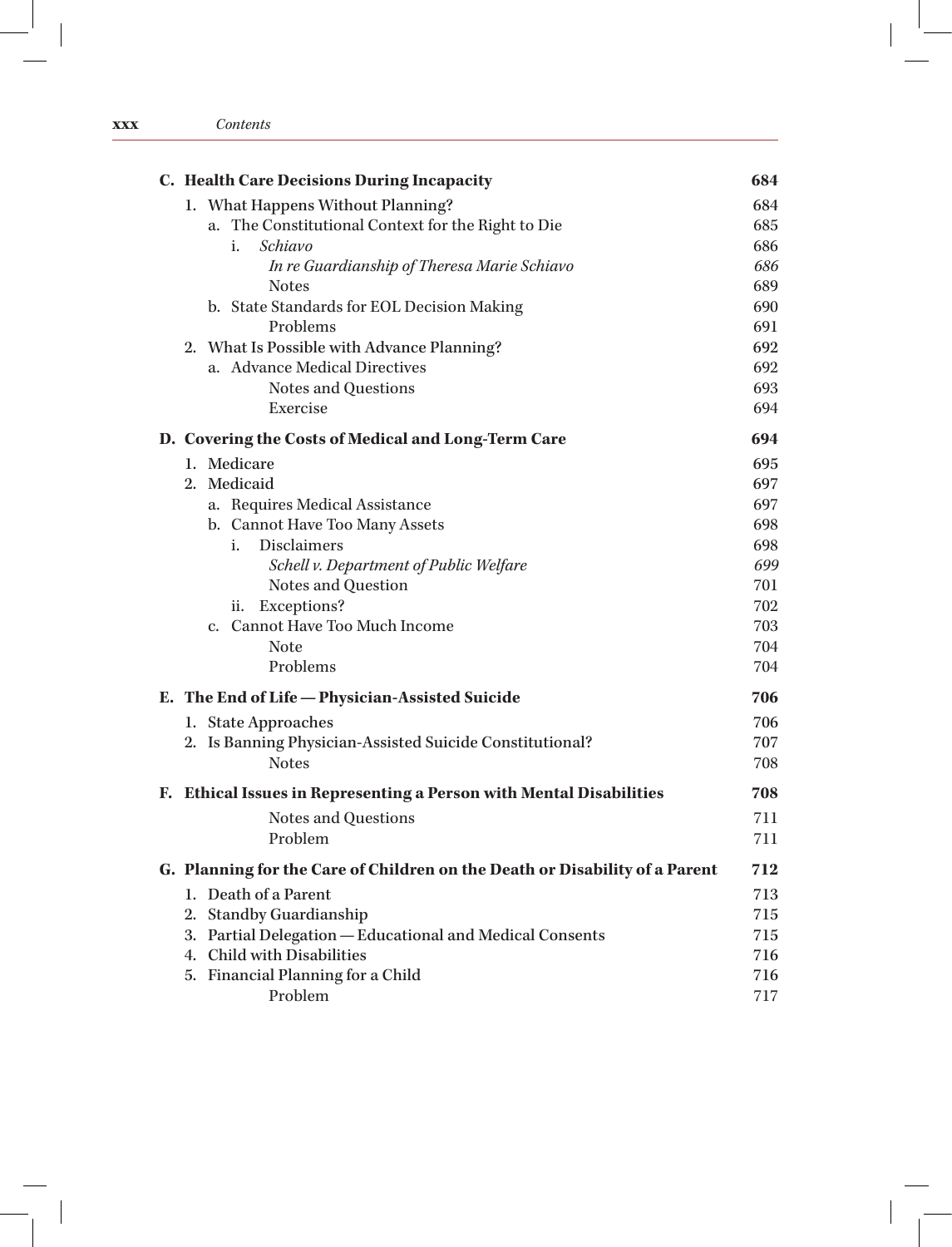|    | Contents                                                                                                                                                         | <b>xxxi</b> |
|----|------------------------------------------------------------------------------------------------------------------------------------------------------------------|-------------|
| 14 | <b>ESTATE AND GIFT TAX PLANNING</b>                                                                                                                              | 719         |
|    | A. Introduction                                                                                                                                                  | 719         |
|    | <b>B.</b> The Politics of Taxing Transfers of Wealth                                                                                                             | 722         |
|    | Problem<br>Note and Questions                                                                                                                                    | 724<br>725  |
|    | <b>C.</b> Introduction to Transfer Taxes                                                                                                                         | 725         |
|    | <b>Note</b>                                                                                                                                                      | 727         |
|    | D. Income Tax Issues Related to Estate Planning                                                                                                                  | 727         |
|    | 1. What Are the Income Tax Consequences to the Recipient upon<br>Receiving a Gift or Bequest?<br>2. What Is the Recipient's Basis in Property Received as a Gift | 728         |
|    | or Inheritance?                                                                                                                                                  | 728         |
|    | 3. How Is the Income Earned on Transferred Property Taxed?                                                                                                       | 730         |
|    | <b>E.</b> Taxation of Estates                                                                                                                                    | 731         |
|    | 1. Determining the "Gross Estate"                                                                                                                                | 731         |
|    | a. Property in Which the Decedent Had an Interest at Death - IRC §2033                                                                                           | 732         |
|    | b. Revocable Trusts - IRC §2038<br>c. Transfers with a Retained Life Estate - IRC §2036                                                                          | 732<br>733  |
|    | <b>Note</b>                                                                                                                                                      | 734         |
|    | d. Life Insurance Proceeds - IRC §2042                                                                                                                           | 734         |
|    | e. Transfers of Certain Interest Within Three Years of Death - IRC §2035                                                                                         | 735         |
|    | Annuities - IRC §2039<br>f.                                                                                                                                      | 736         |
|    | Joint Tenancy with Right of Survivorship - IRC §2040<br>g.                                                                                                       | 736         |
|    | h. General Power of Appointment - IRC §2041                                                                                                                      | 737         |
|    | Qualified Terminable Interest Property (QTIP) Trusts - IRC §2044<br>i.                                                                                           | 738         |
|    | 2. Deductions Allowable in Determining the "Taxable Estate"                                                                                                      | 739         |
|    | a. Administrative Expenses, Etc. - IRC §2053                                                                                                                     | 739         |
|    | b. Debts of the Decedent                                                                                                                                         | 739         |
|    | c. Transfers to Surviving Spouse - IRC \$2056<br>d. Other Deductions                                                                                             | 739         |
|    | <b>Note</b>                                                                                                                                                      | 741<br>741  |
|    | 3. Calculating the Estate Tax - IRC §2001                                                                                                                        | 742         |
|    | 4. Estate Tax Credits                                                                                                                                            | 742         |
|    | 5. Liability for Estate Tax                                                                                                                                      | 743         |
|    | F. Taxation of Gifts                                                                                                                                             | 743         |
|    | 1. Determining "Total Amount of Gifts"                                                                                                                           | 743         |
|    | a. Gifting Within the Annual Exclusion Amount                                                                                                                    | 744         |
|    | Notes and Questions                                                                                                                                              | 745         |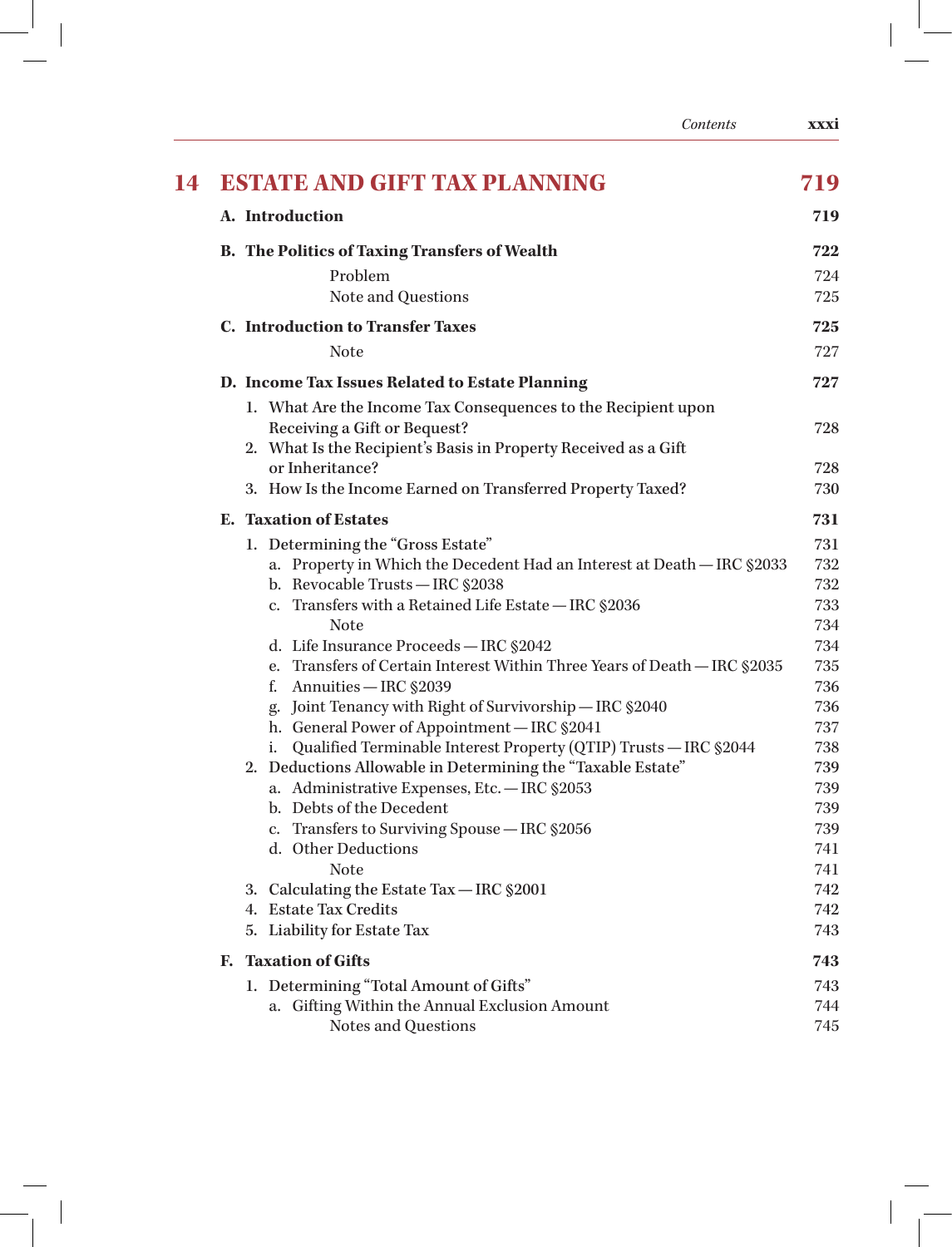| XXXII | Contents |
|-------|----------|
|       |          |

|    | b. Gifting for Medical and Educational Needs<br>c. Section 529 College Savings Plans, or Qualified Tuition Programs | 745<br>745 |
|----|---------------------------------------------------------------------------------------------------------------------|------------|
|    | 2. Deductions Allowable in Determining "Taxable Gifts"                                                              | 746        |
|    | 3. Gift Tax Rates and Credits                                                                                       | 746        |
|    | G. The Generation-Skipping Transfer Tax - Briefly                                                                   | 746        |
|    | H. Post-Mortem Planning Using Disclaimers                                                                           | 747        |
|    | Problems                                                                                                            | 749        |
|    | <b>Appendix A</b>                                                                                                   | 752        |
| 15 | <b>ADMINISTRATION OF THE PROBATE ESTATE</b>                                                                         | 753        |
|    | A. Introduction                                                                                                     | 753        |
|    | Paula Monopoli, American Probate: Protecting the Public,                                                            |            |
|    | <b>Improving the Process</b>                                                                                        | 755        |
|    | Exercise                                                                                                            | 758        |
|    | <b>B.</b> Matters That Need Immediate Attention                                                                     | 759        |
|    | 1. Appointing Someone to Take Charge                                                                                | 759        |
|    | 2. Deciding What to Do with Decedent's Body                                                                         | 759        |
|    | 3. Protecting the Decedent's Property                                                                               | 760        |
|    | 4. Having a Guardian and Conservator Appointed for Minors and                                                       |            |
|    | <b>Incapacitated Persons</b>                                                                                        | 761        |
|    | 5. Providing for the Family Financially During Estate Administration                                                | 761        |
|    | Notes and Questions                                                                                                 | 762        |
|    | 6. Obtaining the Will and Other Important Documents                                                                 | 763        |
|    | C. Where to Probate the Estate - Jurisdiction and Venue                                                             | 763        |
|    | D. Formal and Informal Procedures to Probate Estates - In General                                                   | 764        |
|    | E. Opening the Estate - Getting the Will Accepted for Probate and                                                   |            |
|    | <b>Getting the Personal Representative Appointed</b>                                                                | 766        |
|    | 1. General                                                                                                          | 766        |
|    | 2. Probating the Will or Adjudicating Intestacy                                                                     | 766        |
|    | Appointing the Personal Representative<br>3.<br>4. Obtaining Letters                                                | 767        |
|    | <b>Notes</b>                                                                                                        | 768<br>768 |
|    | Exercise                                                                                                            | 769        |
|    | F. General Duties, Powers, and Liability of the Personal Representative                                             | 770        |
|    | 1. Duties of the Personal Representative                                                                            | 770        |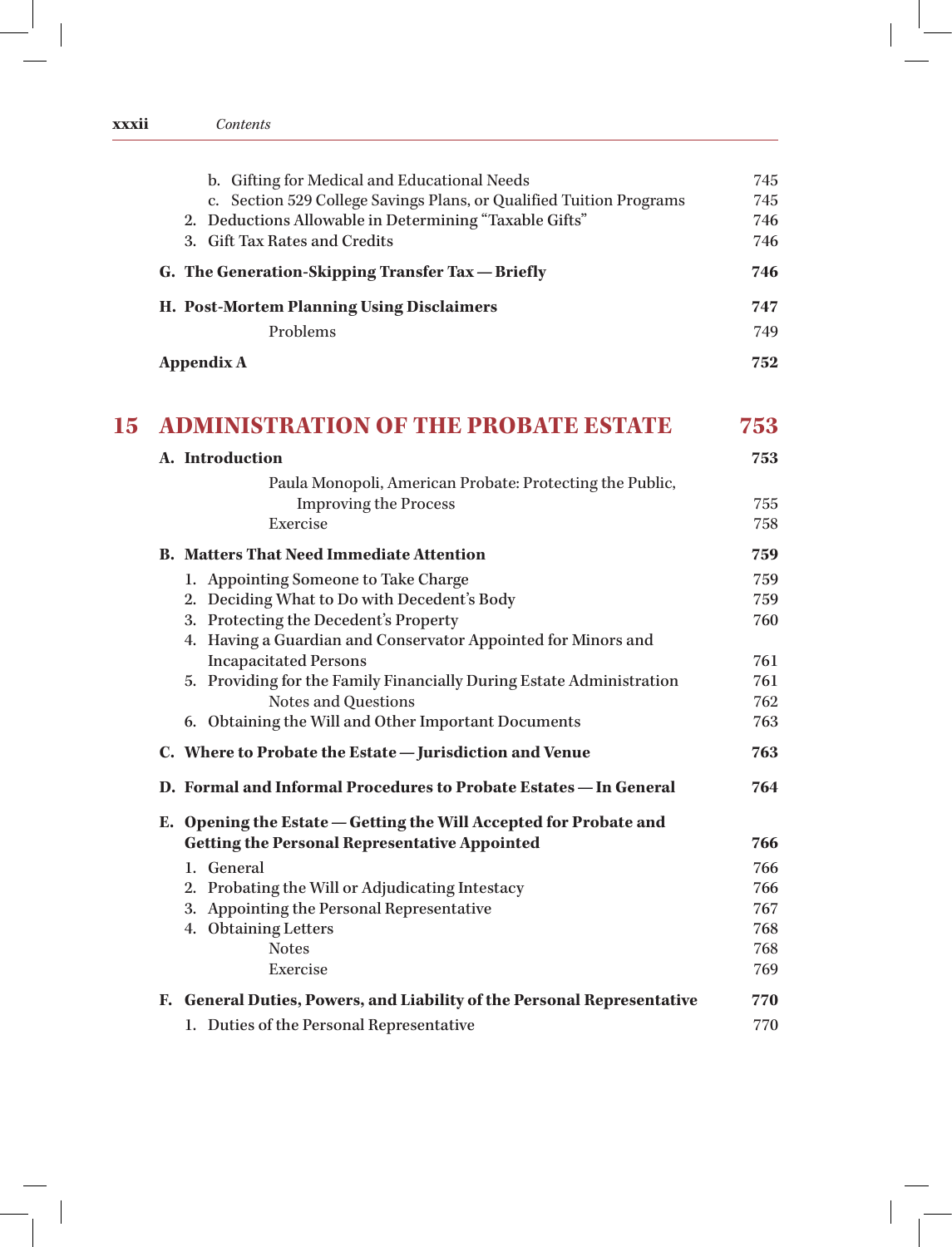|    | Contents                                                                | xxxiii |
|----|-------------------------------------------------------------------------|--------|
|    | 2. Powers of the Personal Representative                                | 772    |
|    | 3. Liability of the Personal Representative                             | 772    |
|    | G. Duty to Gather, Inventory, and Value the Estate                      | 772    |
|    | 1. Gathering the Decedent's Property                                    | 772    |
|    | 2. Inventorying and Valuing the Decedent's Property                     | 773    |
|    | Exercise                                                                | 774    |
|    | H. Duty to Manage the Property of the Estate                            | 775    |
| L. | <b>Duties Associated with Creditors</b>                                 | 775    |
|    | 1. General                                                              | 775    |
|    | 2. Notification and the Statute of Limitations                          | 776    |
|    | Tulsa Professional Collection Services, Inc. v. Pope                    | 776    |
|    | Notes and Questions                                                     | 781    |
|    | Exercises                                                               | 781    |
|    | 3. Presenting Claims and Determining Validity                           | 782    |
|    | Exercises                                                               | 782    |
|    | 4. Payment of Claims and Priority of Payment                            | 783    |
|    | a. Secured Creditors                                                    | 784    |
|    | b. Homestead Allowance, Exempt Property, and Family Allowance           | 785    |
|    | Question                                                                | 786    |
|    | 5. Payment of Claims Using Nonprobate Assets                            | 786    |
|    | a. Procedure for Pursuing Claims Against Nonprobate Transferees         | 788    |
| J. | <b>Important Matters to Be Addressed Before Finalizing the Estate</b>   | 789    |
|    | 1. Will Contests and Other Estate Controversies                         | 789    |
|    | 2. Tax Issues                                                           | 790    |
|    | 3. Partial Distributions                                                | 792    |
|    | K. Closing the Estate – The Final Accounting and the Final Distribution | 792    |
|    | 1. Closing the Estate                                                   | 792    |
|    | 2. The Final Distribution                                               | 793    |
|    | Exercise                                                                | 794    |
|    | 3. Finality of Final Settlement and Reopening the Estate                | 795    |
|    | L. Ethical Issues in Estate Administration                              | 795    |
|    | Legal Ethics Opinion 1778                                               | 800    |
|    | Problem                                                                 | 801    |
|    | <b>Appendix A Estate Administration Checklist</b>                       | 803    |

 $\begin{bmatrix} 1 & 1 \end{bmatrix}$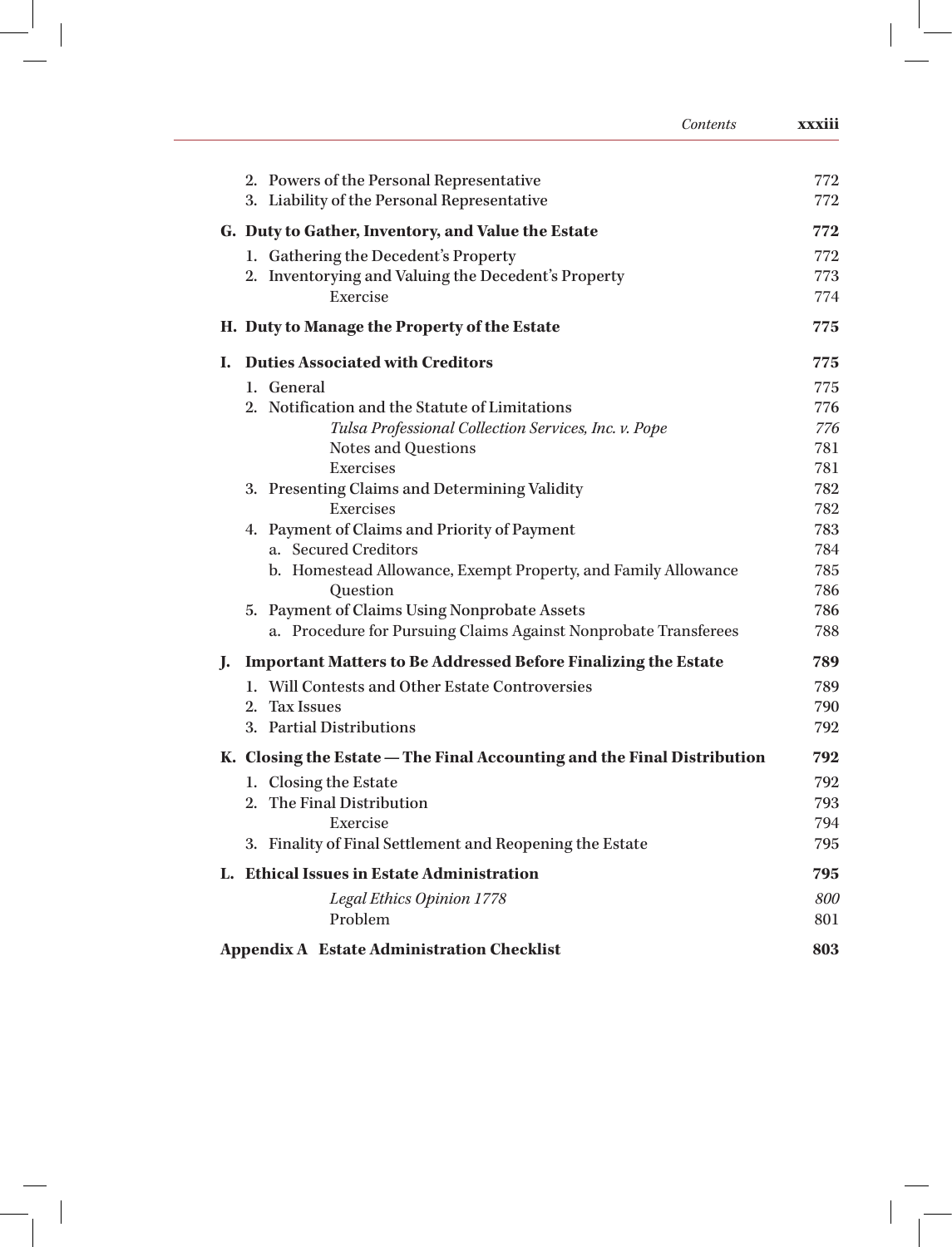| <b>XXXIV</b> | Contents |
|--------------|----------|
|              |          |

| 16 | <b>CHARITABLE TRUSTS</b>                                                                                                  | 809 |
|----|---------------------------------------------------------------------------------------------------------------------------|-----|
|    | A. Charitable Purpose                                                                                                     | 810 |
|    | <b>B.</b> Charitable — Not Benevolent                                                                                     | 810 |
|    | Shenandoah Valley National Bank v. Taylor                                                                                 | 811 |
|    | Questions                                                                                                                 | 815 |
|    | Exercise                                                                                                                  | 815 |
|    | <b>C. Tax Purposes</b>                                                                                                    | 815 |
|    | D. Modification of Charitable Trusts                                                                                      | 816 |
|    | 1. Cy Pres                                                                                                                | 816 |
|    | a. Buck Trust                                                                                                             | 817 |
|    | In re the Estate of Beryl Buck                                                                                            | 817 |
|    | John G. Simon, American Philanthropy and the Buck Trust                                                                   | 819 |
|    | Questions                                                                                                                 | 822 |
|    | 2. Deviation                                                                                                              | 823 |
|    | Jonathan Scott Goldman, Just What the Doctor Ordered? The<br>Doctrine of Deviation, the Case of Doctor Barnes's Trust and |     |
|    | the Future Location of the Barnes Foundation                                                                              | 824 |
|    | In re Barnes Foundation                                                                                                   | 825 |
|    | Questions                                                                                                                 | 827 |
|    | Problems                                                                                                                  | 827 |
|    | 3. UPMIFA                                                                                                                 | 828 |
|    | E. Enforcement of Charitable Trusts                                                                                       | 828 |
|    | 1. Donor Standing                                                                                                         | 829 |
|    | Smithers v. St. Luke's Roosevelt Hosp. Center                                                                             | 830 |
|    | Notes and Questions                                                                                                       | 834 |
|    | Hardt v. Vitae Foundation                                                                                                 | 835 |
|    | Notes and Questions                                                                                                       | 837 |
|    | 2. Special Interests Doctrine                                                                                             | 838 |
|    | 3. Relators                                                                                                               | 839 |
|    | 4. Internal Revenue Service                                                                                               | 839 |
|    | 5. Role of the General Public - The Bishop Estate                                                                         | 840 |
|    | <b>Note</b>                                                                                                               | 842 |
|    | F. Drafting for Donor Intent                                                                                              | 842 |
|    | 1. Robertson v. Princeton                                                                                                 | 842 |
|    | 2. Leona M. and Harry B. Helmsley Trust                                                                                   | 844 |
|    | <b>G. Drafting Considerations</b>                                                                                         | 845 |
|    | 1. Non-Perpetual Trusts                                                                                                   | 845 |
|    | 2. Clear Statement of Intent                                                                                              | 845 |
|    | 3. Flexibility                                                                                                            | 845 |